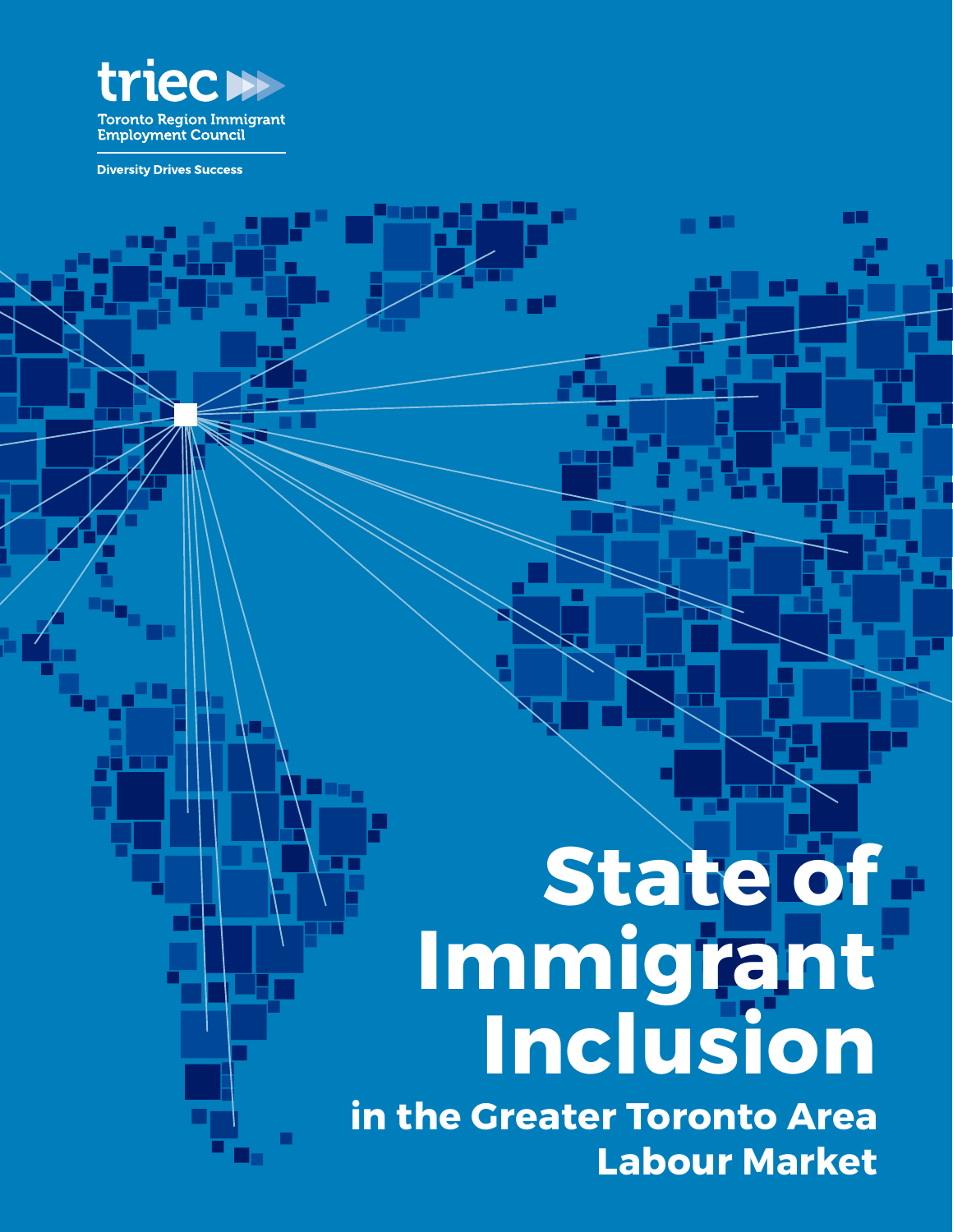

**Diversity Drives Success** 

TRIEC champions the talent and experience that immigrants bring to the Greater Toronto Area (GTA). They support organizations to become more inclusive, and help newcomers expand their professional networks and understand the local labour market. They collaborate with leaders and organizations to build a GTA where immigrant professionals can contribute to their fullest potential.

TRIEC is funded by Immigration, Refugees, and Citizenship Canada, the Government of Ontario, RBC Foundation, Manulife, Ontario Trillium Foundation, United way of Greater Toronto.

Copyright November 2018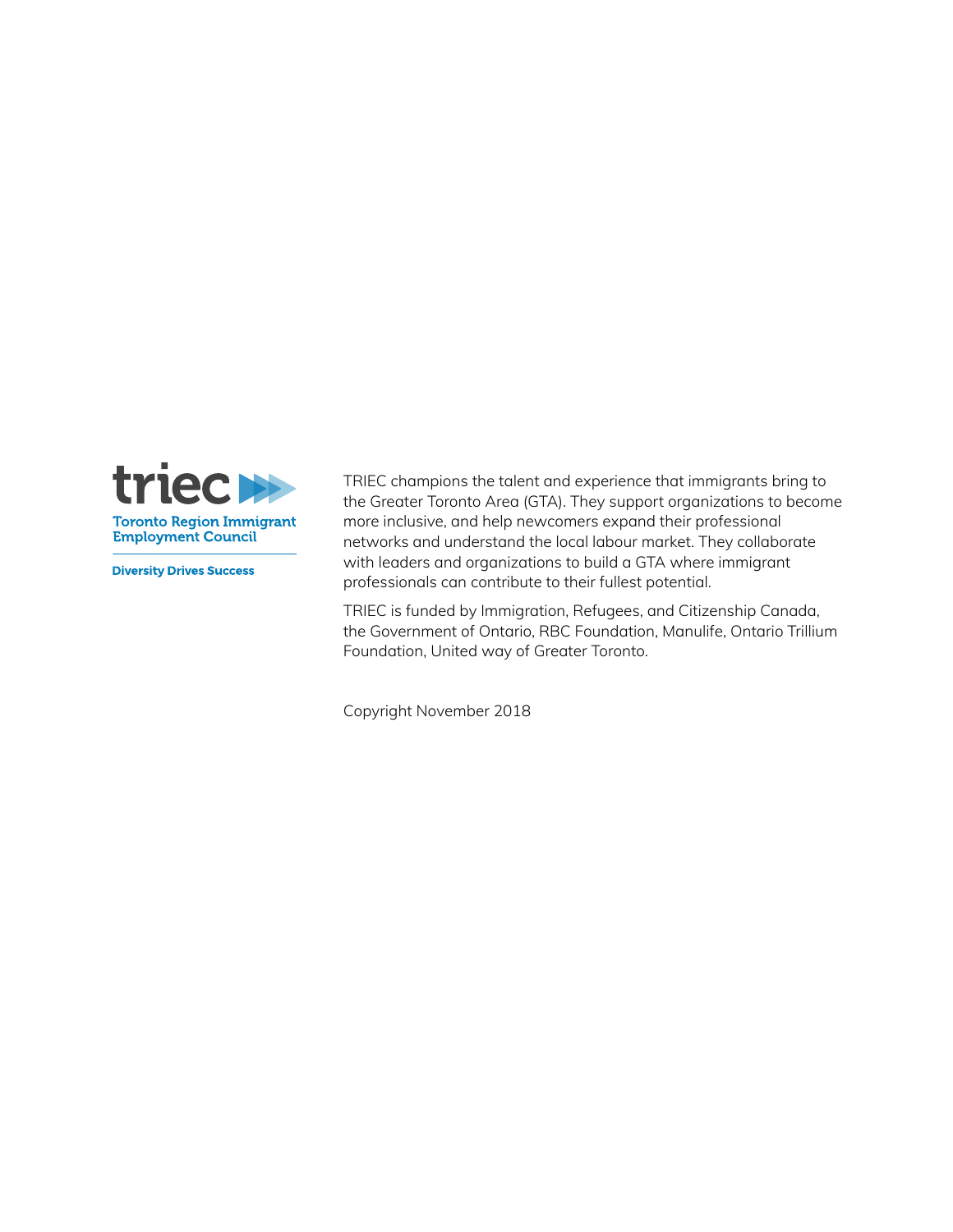## **Acknowledgments**

**TRIEC is indebted to Iren Koltermann and Denise McLean for their co-authorship and research on this project. We are grateful to Tom Zizys for the labour market analysis he conducted for the report. Additional writing and editing was carried out by Margaret Eaton and Helen Davies; Yilmaz Dinc supported with the research, and additional feedback was provided by other members of the TRIEC team. Thanks to Randal Boutilier and the team at 12thirteen for the design. Thanks to all of our partners and stakeholders who contributed to this report:**

## **Insight Interview participants**

| Naomi Alboim, Fellow and Adjunct Professor,<br>Queen's University                                                    | Ahmed Hussein, Executive Director, TNO - The<br>Neighbourhood Organization                                              |  |
|----------------------------------------------------------------------------------------------------------------------|-------------------------------------------------------------------------------------------------------------------------|--|
| Joan Andrew, TRIEC Board of Directors                                                                                | Elizabeth McIsaac, President and CEO, Maytree                                                                           |  |
| Nitin Dhora, Coordinator, Dixie Bloor Neighbourhood<br>Centre Employment Services and TRIEC Mentoring<br>Partnership | Rebecca Newton, Manager, programs and Services,<br><b>JobStart</b><br>The Honourable Ratna Omidvar, Independent Senator |  |
| Margaret Eaton, Executive Director, TRIEC                                                                            | for Ontario                                                                                                             |  |
| Zabeen Hirji, Global Advisor, Future of Work, Deloitte,                                                              | Allison Pond, President and CEO, ACCES Employment                                                                       |  |
| and former Chief Human Resources Officer, RBC                                                                        | Irene Vaksman, Director, Newcomer Services, JVS                                                                         |  |
| Insight Session participants □                                                                                       |                                                                                                                         |  |
| Kim Adeney - Program Manager, Accessibility,<br>Regional Municipality of York                                        | Daniel Yeung - Director, Telus                                                                                          |  |
| Shalini da Cunha - Executive Director, Peel Halton<br>Newcomer Strategy Group                                        | Miguel Abascal - UnstoppableMe.Rocks<br>Mahboob Bolandi - Mohandes                                                      |  |
| Andrea Fernandez - Policy Analyst, Ontario<br><b>Public Service</b>                                                  | Gabriela Casineanu - Immigrant Writers Association<br>Carol Donohue - Immigrant Writers Association                     |  |
| James Friesen – Director, Ana Data Consulting                                                                        | Jaime Gonzalez - Latin Project Management Network                                                                       |  |
| Dipti Patel – Program Manager, LIP, York Region                                                                      | Gerard Keledjian - New Canadian Media<br>Professionals' Network (NCMP)                                                  |  |
| Kristine Remedios - National Leader, Inclusion &<br>Diversity, KPMG                                                  | Emiliano Mendez - Latin American MBA Alumni<br>Network (LAMBA)                                                          |  |
| Annie Singh - Senior Manager, TRIEC Mentoring<br>Partnership                                                         | Murali Murthy - CAMP Networking                                                                                         |  |
| Daryl Van Moorsel - Sector Manager, Advanced                                                                         | Jenny Okonkwo - Black Female Accountants Network                                                                        |  |
| Manufacturing, City of Brampton                                                                                      | Samy Ramachandran - Indo Canadian Chamber of<br>Commerce                                                                |  |
| Thank you to our survey dissemination partners                                                                       |                                                                                                                         |  |
| <b>ACCES Employment</b>                                                                                              | Information and Communications Technology Council                                                                       |  |

#### **CERIS** Chinese Canadian Advertising, Marketing and Media Association Conference Board of Canada Corporate Council for Volunteerism Council for Access to the Profession of Engineering **Hispanotech** Human Resources Professionals Association Indo-Canadian chamber of Commerce (ICTC) Latin American MBA Alumni Network Markham Board of Trade Mississauga Board of Trade Newmarket Chamber of Commerce Toronto Region Board of Trade Unstoppableme.rocks Vaughan Chamber of Commerce World Education Services Canada

## **Survey dissemination media partner**

Canadian HR Reporter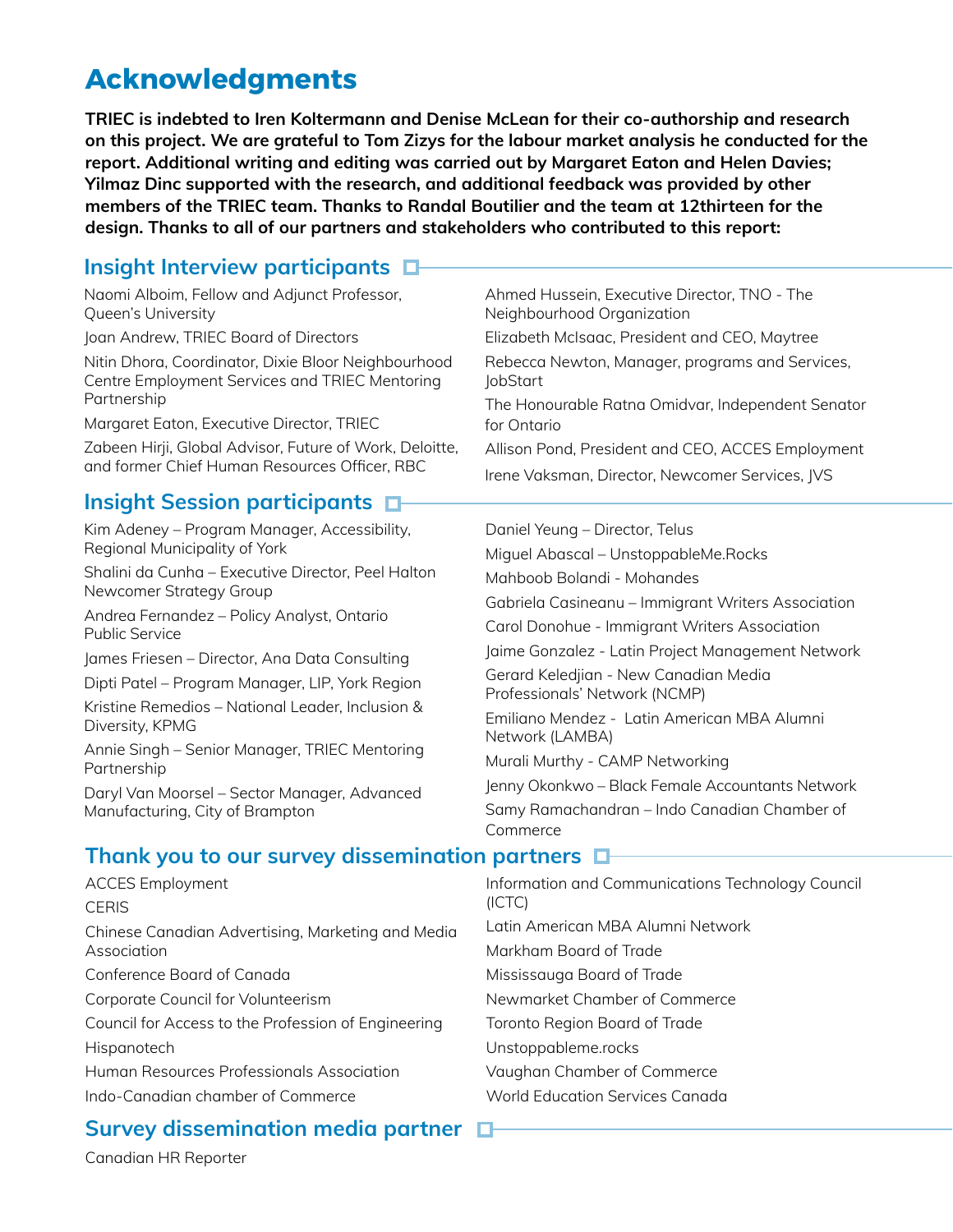# **Contents**

Ī

w.

┳

71

Ě

п

n m

Ī

Ξ

j.

Ē

Ă

|           | $\begin{array}{ c c c }\n \hline\n \end{array}$ Executive Summary                                                              | p <sub>5</sub> |
|-----------|--------------------------------------------------------------------------------------------------------------------------------|----------------|
|           | $\overline{\phantom{a}}$ 2 Immigrant Success: Then and Now $\overline{\phantom{a}}$                                            | p 10           |
|           | $\overline{\phantom{a}}$ 3 $\overline{\phantom{a}}$ The Labour Market: Then and Now $\overline{\phantom{a}}$                   | p 19           |
|           | $\overline{\phantom{a}}$ $\overline{\phantom{a}}$ $\overline{\phantom{a}}$ Key Barriers: Then and Now $\overline{\phantom{a}}$ | p 25           |
|           | $\overline{\phantom{a}}$ 5 Communication and Collaboration: Then and Now                                                       | p 30           |
| $-6$      | <b>Appendix I: Key Dates</b>                                                                                                   | p 36           |
| <b>37</b> | <b>Appendix II: Who is Immigrating</b><br>to the Greater Toronto Area _____                                                    | p 37           |
|           |                                                                                                                                |                |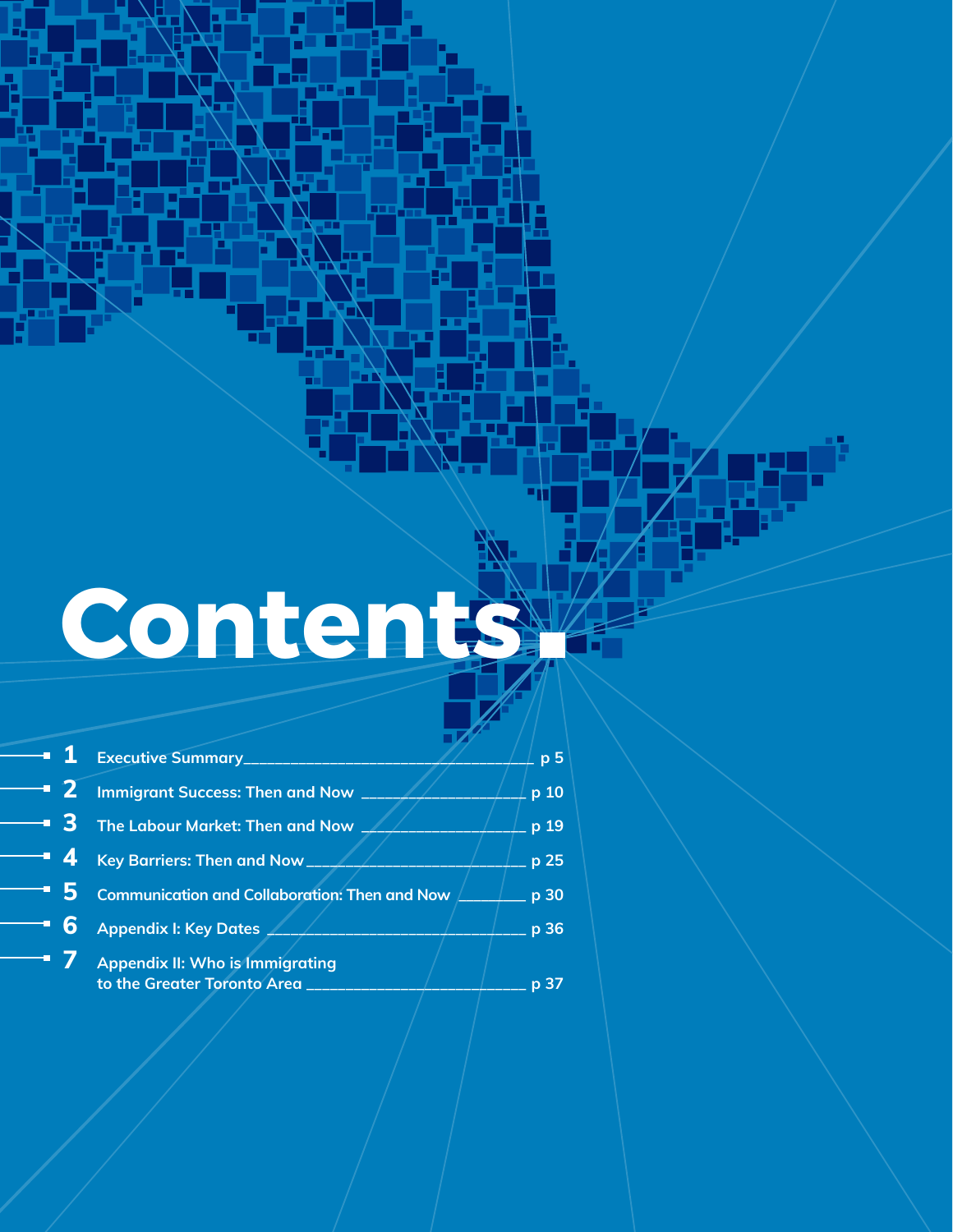## **Executive Summary**

The Toronto Region Immigrant Employment Council (TRIEC) was founded in 2003 to ensure that immigrants in the Greater Toronto Area could enter the labour market and find work in their field. A series of successful television advertisements raised awareness of immigrant talent being wasted in "survival" jobs – the eponymous tale of the doctor who drives a cab – and the problem of experience and credentials not being recognised.

a.

Fifteen years on, there have been changes, both in terms of what the local labour market looks like and in terms of immigrants' chances of finding career success. We've also come to recognize in the last fifteen years that our goal isn't just lowering the unemployment rate for immigrants – or making sure they don't get stuck in "survival" jobs. A larger goal we all aspire to is the true inclusion of immigrant professionals in the workplace.

Our research in the Greater Toronto Area (GTA) found that there has been progress in many of these areas, and that there are areas where we still need to press for change.

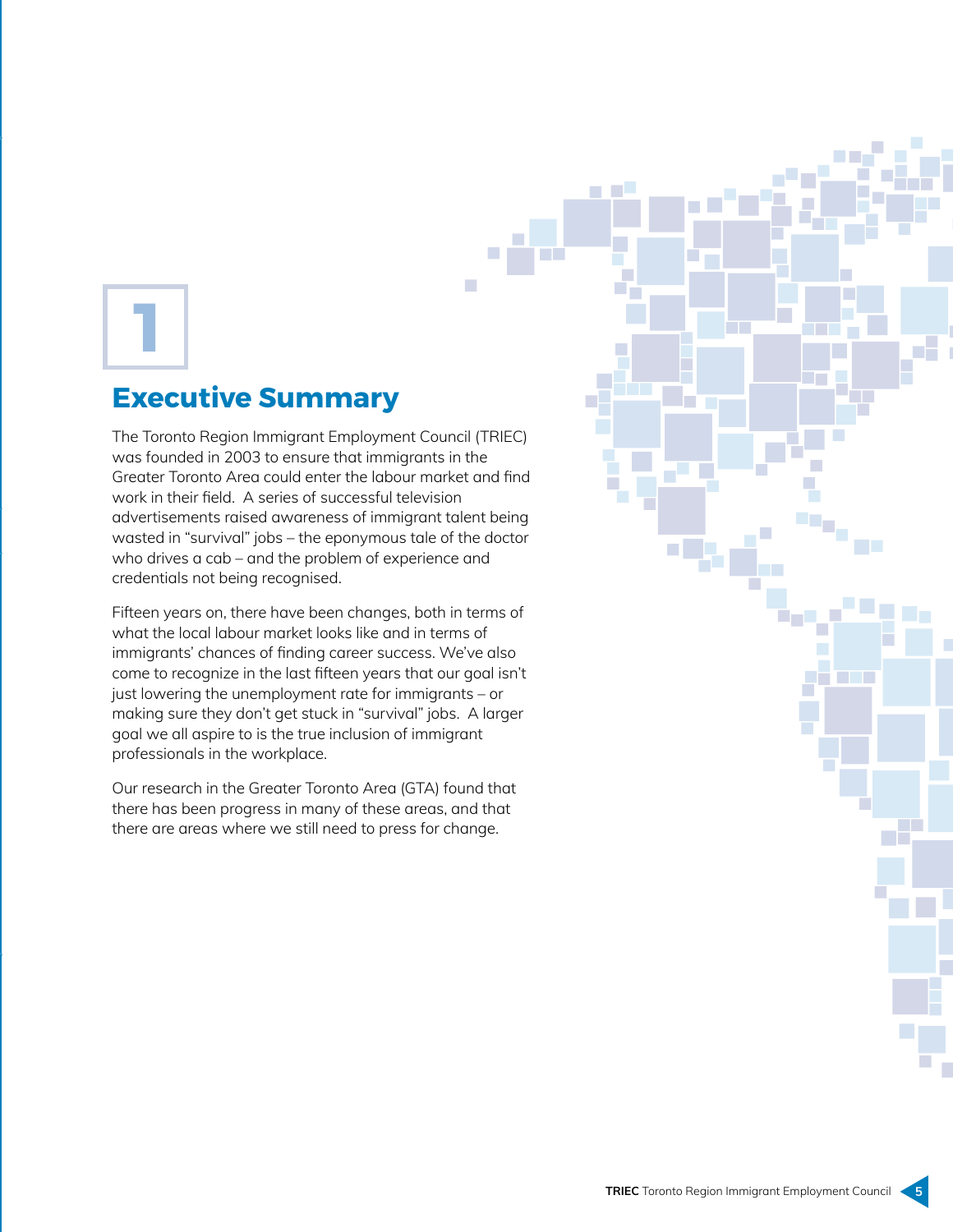## **Key Findings**

## **Progress**

## **The unemployment gap is narrowing**

 $\blacktriangleright$  The gap between the respective unemployment rates of newcomers in the GTA with a Bachelor's degree and people born in Canada has narrowed, although at 12.5 per cent in 2016, the unemployment rate for university-educated newcomers is still twice that of the rate for people born in Canada.

## **Employers who focus on hiring immigrant professionals are more likely to appreciate benefits**

▶ 80 per cent of GTA employers who said their organization had a focus on immigrant professionals also said they felt immigrants had positively affected their organization.



## **Increased focus on diversity and inclusion = increased efforts to attract and retain immigrants**

▶ 61 per cent of the employers we surveyed said that a new focus on diversity and inclusion was the main reason their organization had changed its practices around hiring and retaining immigrants in the last few years.

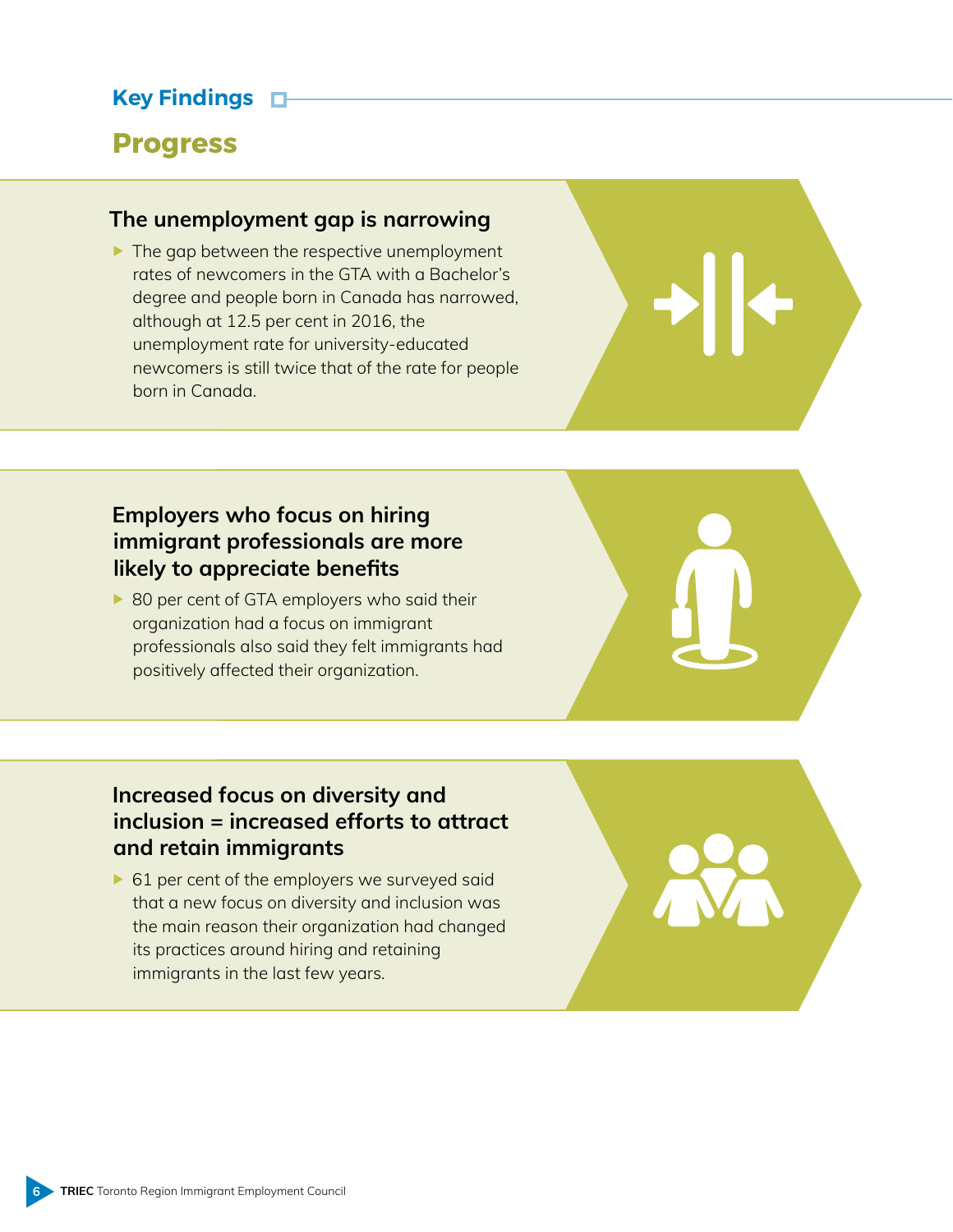## **Areas for improvement**

## **Newcomers with a Canadian degree are doing better than those without**

- ▶ Newcomers in the GTA who gained a Bachelor's degree or higher in Canada are more likely to be working in a job that requires a degree.
- Newcomer women in the GTA who gained their degree outside Canada are the least likely to be working in a job that requires a degree.
- $\blacktriangleright$  This could mean that some immigrants are paying for a degree as a way of getting around the Canadian experience barrier.

## **Women are lagging behind**

▶ Women newcomers in the GTA who have a university degree earn on average half the amount of their Canadian-born counterparts. This has barely changed in 15 years.

## **Fewer newcomer men are getting to the top of the pay scale compared to men born in Canada**

- While the median income of GTA newcomer men with a Bachelor's degree in 2015 was 74 per cent of what a qualified non-immigrant man would earn, their average employment income was just 41 per cent that of their Canadian-born counterparts.
- ▶ This suggest that fewer newcomer men are earning at the higher end of the salary spectrum.

## **Immigrants are underrepresented in senior positions**

- I Just 35 per cent of senior managers with a university degree in the Greater Toronto Area are immigrants…
- ▶ …even though immigrants make up 52 per cent of the universityeducated workforce.
- Around 86 per cent of recent immigrants in the Greater Toronto Area are visible minorities<sup>1</sup>...
- ▶ …yet visible minorities make up only 3.3 per cent of Boards of Directors and 9.2 per cent of senior management in the corporate sector in the Greater Toronto Area2.
- ▶ One in seven of the employers we surveyed have programs in place to support immigrants to advance within the organization.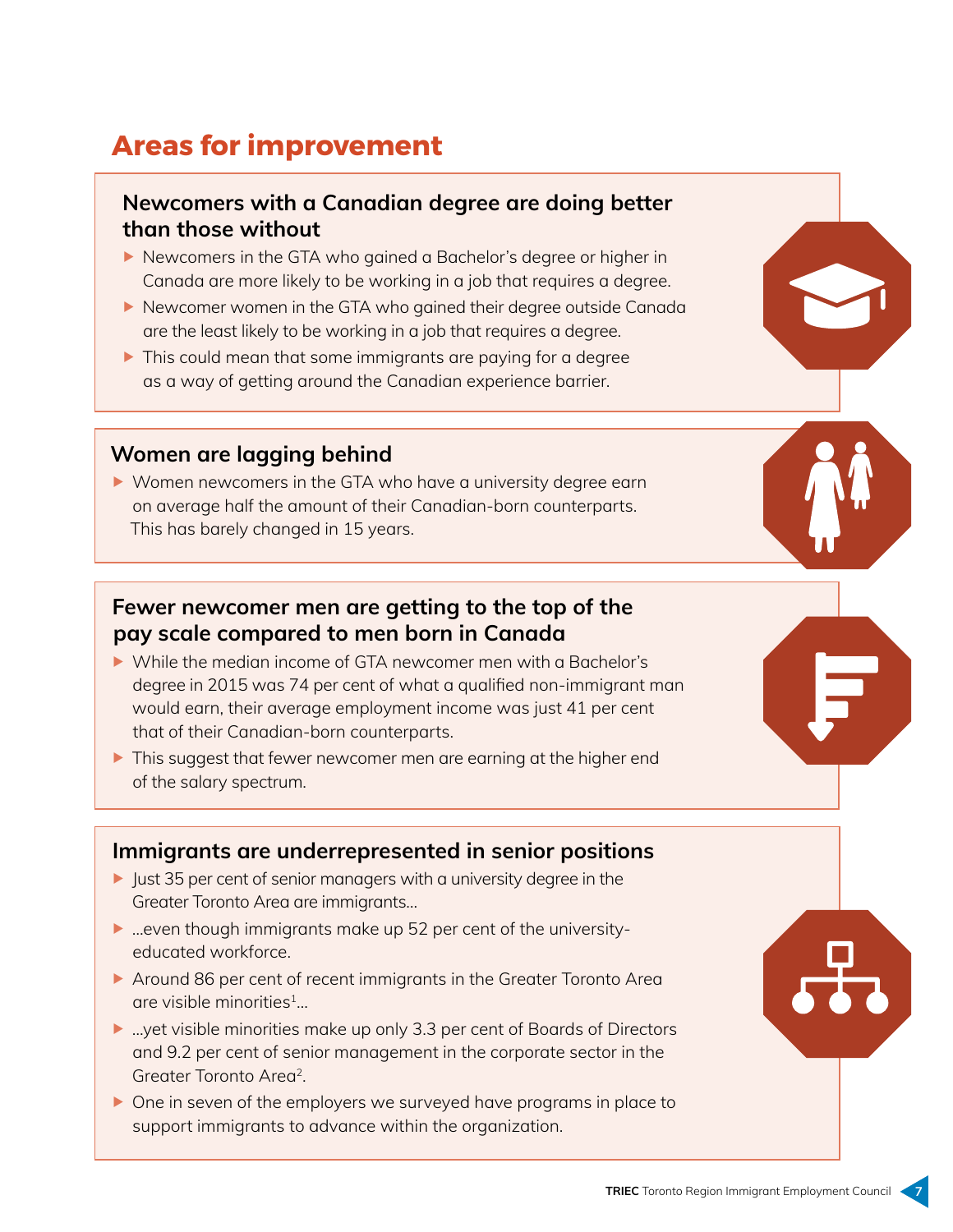## **With these findings in mind, we propose the following recommendations:**



Turn to page 34 of this report to read more about these recommendations.

TRIEC was built on a consultative approach, and all we have achieved so far could not have been done without the input of our stakeholders. These findings and their proposed solutions are intended as a starting point for further discussion. We would welcome your input and suggestions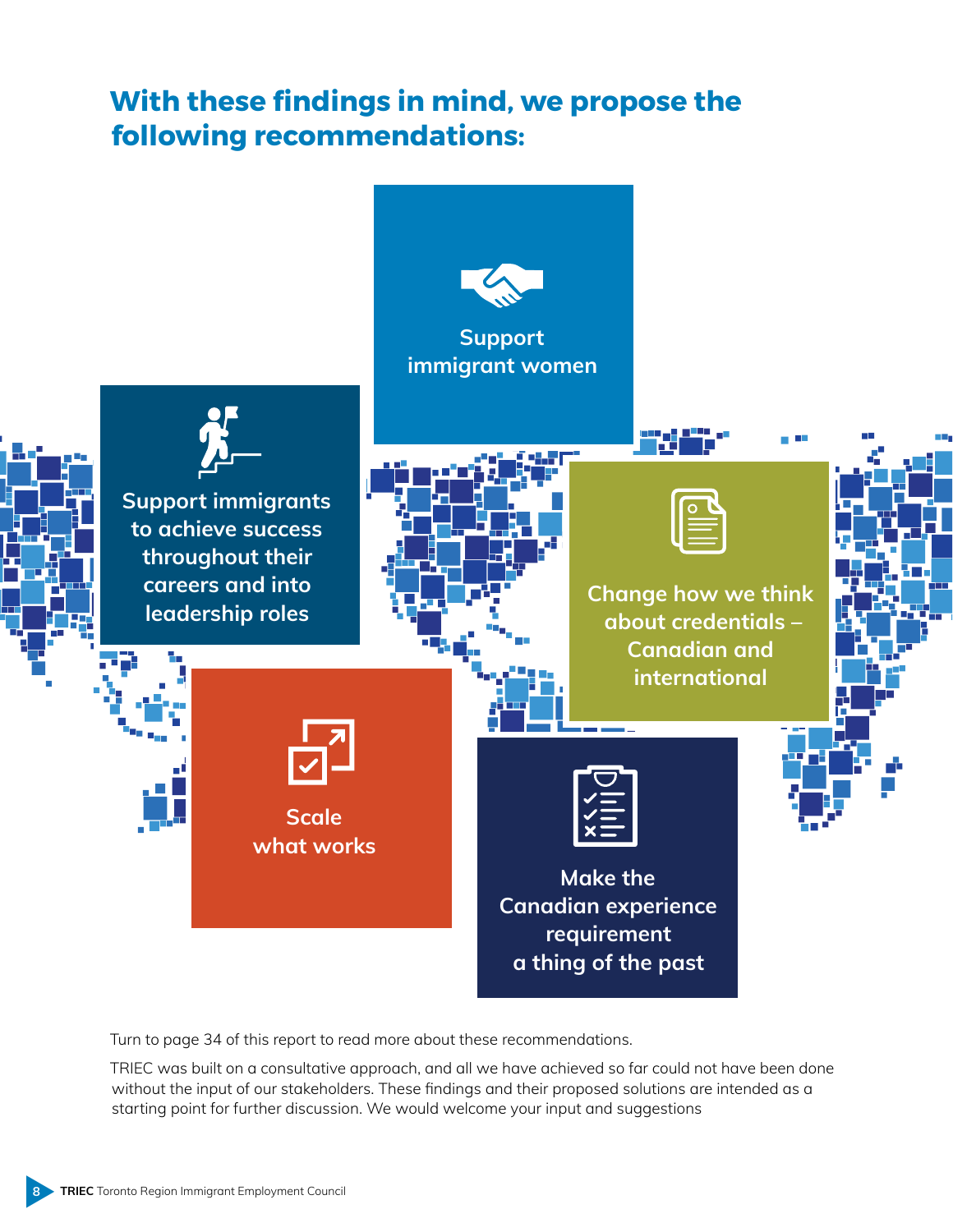## **Research Methods**

The study was conducted in the summer and fall of 2018, with a primary focus on the GTA. The methodology gathered a range of perspectives, drawn from:

- A review of more than 60 high-quality research reports and policy documents from 2000 to 2018.
- An online survey widely distributed. Approximately 200 employers, employment service providers and individuals responded.
- A face-to-face dialogue session with nine leaders of Professional Immigrant Networks (immigrant-led professional associations).
- **Face-to-face dialogue sessions with 25 employers in the GTA.**
- Individual interviews with 12 stakeholders, policy experts, and service providers.
- ▶ Original research looking at data from the 2001 Census, 2006 Census, 2011 National Household Survey and 2016 Census.

## **Key terms used in this report**

#### **Immigrant professional**

post-secondary education and/or professional training and experience.

Most of the people TRIEC serves are permanent residents, although some may have become citizens. This definition also includes refugees who meet the above criteria.

The term newcomer has also been used in cases where we are specifically referring to landed immigrants (permanent residents) who have been here five years or less.

#### **Greater Toronto Area**

People who have immigrated to Canada and have The city of Toronto and regions of Durham, Halton, Peel, York. The Toronto Census Metropolitan Area (CMA) covers an equivalent area.

#### **Employment Service Providers**

Agencies who support newcomers to find meaningful employment by offering training, counselling and job development support.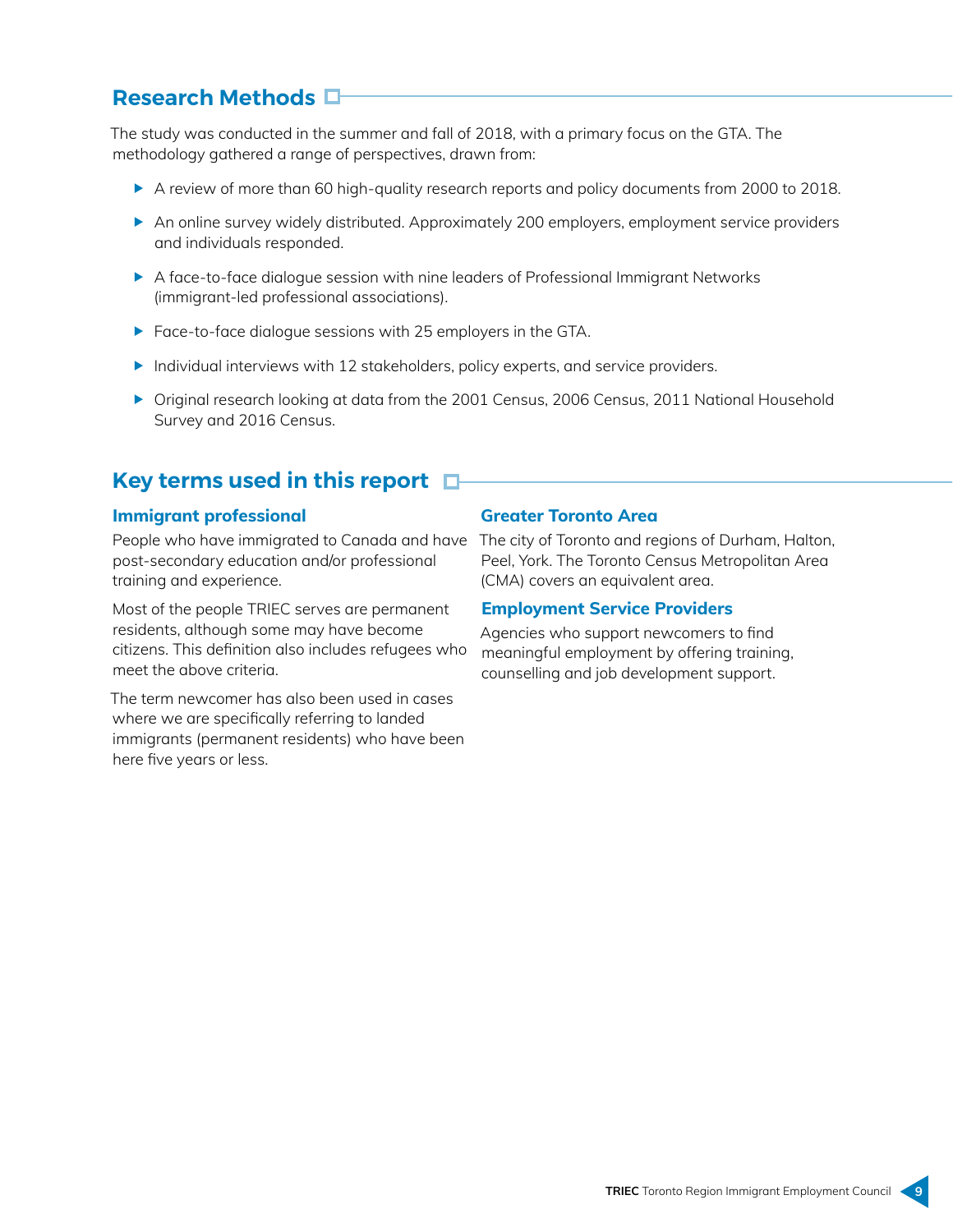## **Immigrant Success: Then and Now 2**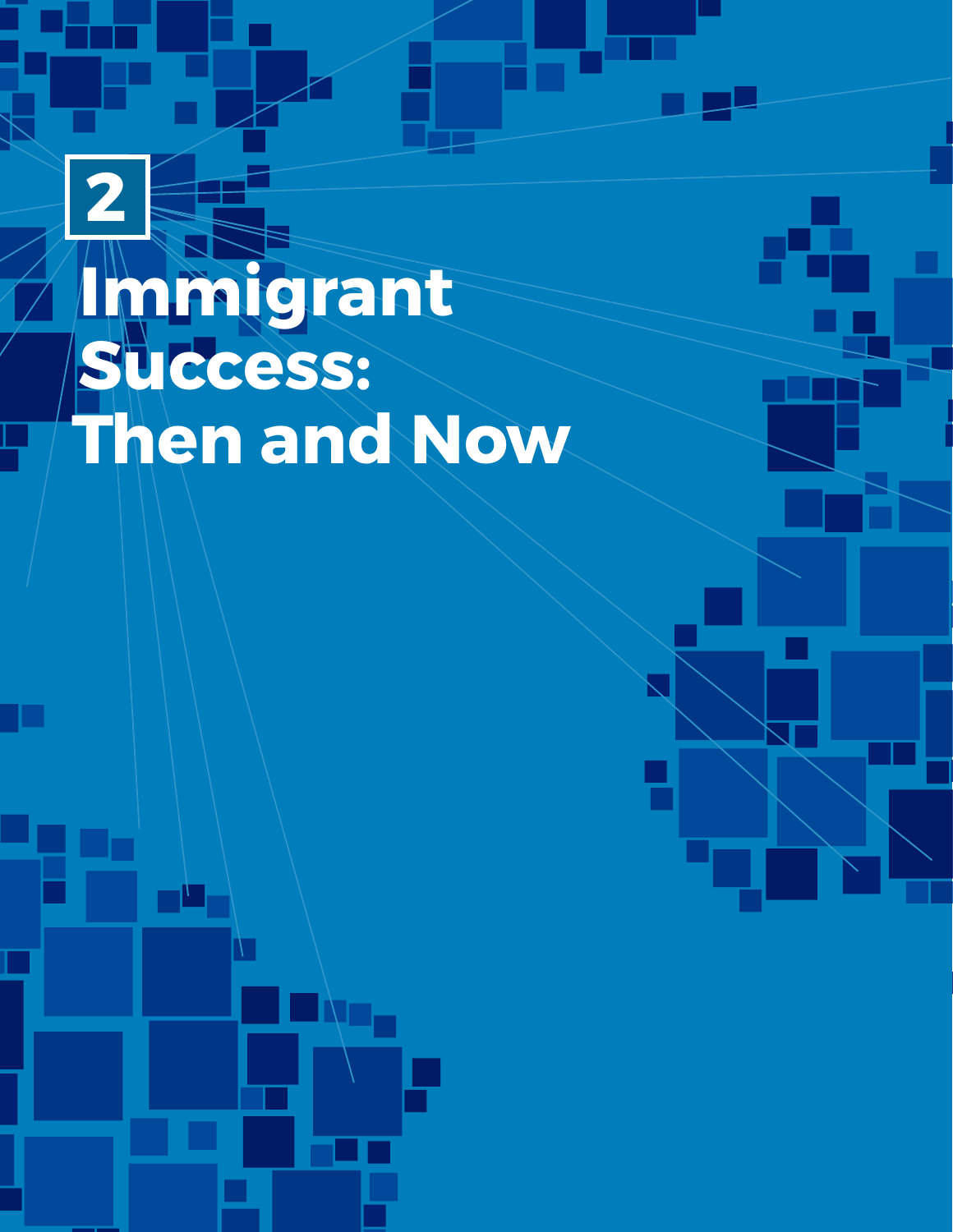TRIEC was founded to create the conditions for immigrants to succeed in the labour market. To what extent have their chances of finding success in the GTA improved? In measuring the success of immigrants over the last fifteen years, we looked at four indicators:



#### **A note on the data and terms used in this section**

In the following analysis of data, we use the term "newcomer" to refer to someone who has been a landed immigrant for five years or less at the time of the data source. So, for example, if the data source is the 2016 Census, a newcomer is someone who became a landed immigrant between 2011 and 2016.

We have only looked at newcomers who have a Bachelor's degree or higher, taking this as an indicator of people who are highly skilled and highly educated.

All the data relied on in this section come from one of four censuses: the 2001 Census, 2006 Census, 2011 National Household Survey and the 2016 Census.

All data refer to residents in the Toronto Census Metropolitan Area. Where this was not accessible, we looked at combined data for Toronto, Durham, York, Peel and Halton.

### **Unemployment**

 $\blacktriangleright$  The unemployment rate for university-educated newcomers has not changed significantly, but the gap between newcomers and Canadian-born people has narrowed



According to this graph, the unemployment rate for newcomers with a Bachelor's degree or higher in the Greater Toronto Area fell in 2006, rose in 2011 and by 2016 had decreased again slightly. Meanwhile, the unemployment rate for people born in Canada has risen consistently. This suggests that although unemployment has gone up, newcomers have been able to weather these changes.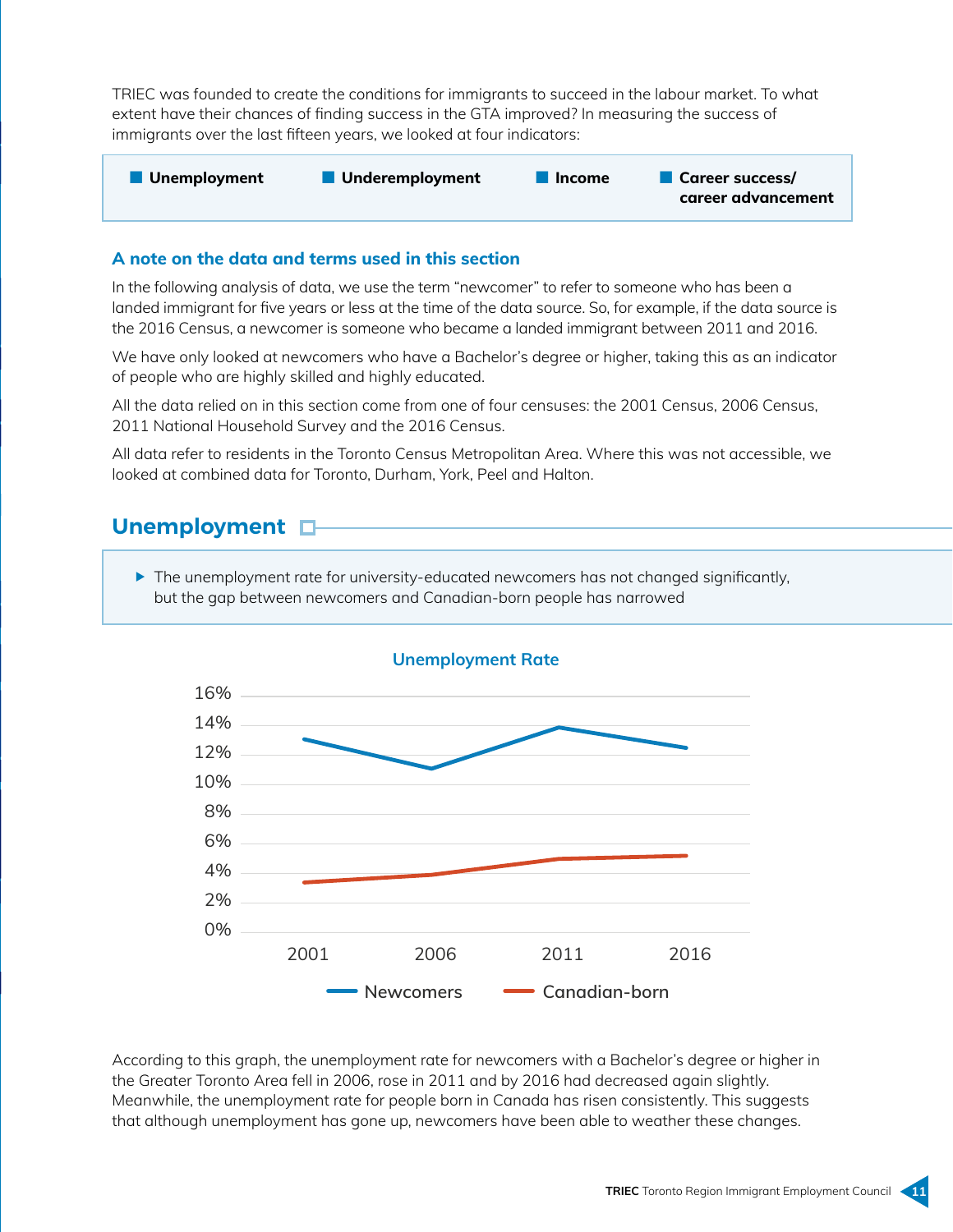If we look at how the ratio of the newcomer unemployment rate to the Canadian-born unemployment rate has changed over time, this does indeed suggest that the circumstances of newcomers are improving: In 2001, newcomers had an unemployment rate that was 3.85 times higher the rate for Canadian-born residents. By 2016, this had dropped to 2.4 times higher. The gap persists, but it is getting smaller.

|                                                            | 2001  | 2006  | 2011  | 2016  |
|------------------------------------------------------------|-------|-------|-------|-------|
| Newcomers with a Bachelor's<br>degree or higher            | 13.1% | 11.1% | 13.9% | 12.5% |
| Canadian-born with a<br><b>Bachelor's degree or higher</b> | 3.4%  | 3.9%  | 5.0%  | 5.2%  |
| <b>Ratio</b>                                               | 3.85  | 2.85  | 2.78  | 7.40  |

However, these figures also do not tell us about the type of employment that newcomers have been gaining. For those who are employed, we wanted to know whether the work that immigrant professionals are finding is commensurate with their education and experience

## **Underemployment**

- Newcomers who gained a Bachelor's degree or higher in Canada in a STEM (science, technology, engineering and mathematics/IT) subject, are doing nearly as well as their Canadian-born counterparts.
- Newcomers with a Bachelor's degree from outside Canada in a non-STEM subject are much worse off than their Canadian-born counterparts – especially women.
- ▶ The number of newcomers in the GTA with a Bachelor's degree from a Canadian university has doubled.

One of the ways in which someone can be underemployed is if they are overqualified for the job they are in. The following graphs compare people born in Canada to newcomers who arrived between 2011 and 2016. They compare STEM degrees to BHASE (everything else, including business, law, humanities, social studies, health care, and so on) degrees. They show what percentage of people in each category are working in a job that requires a university degree.



**Bachelor**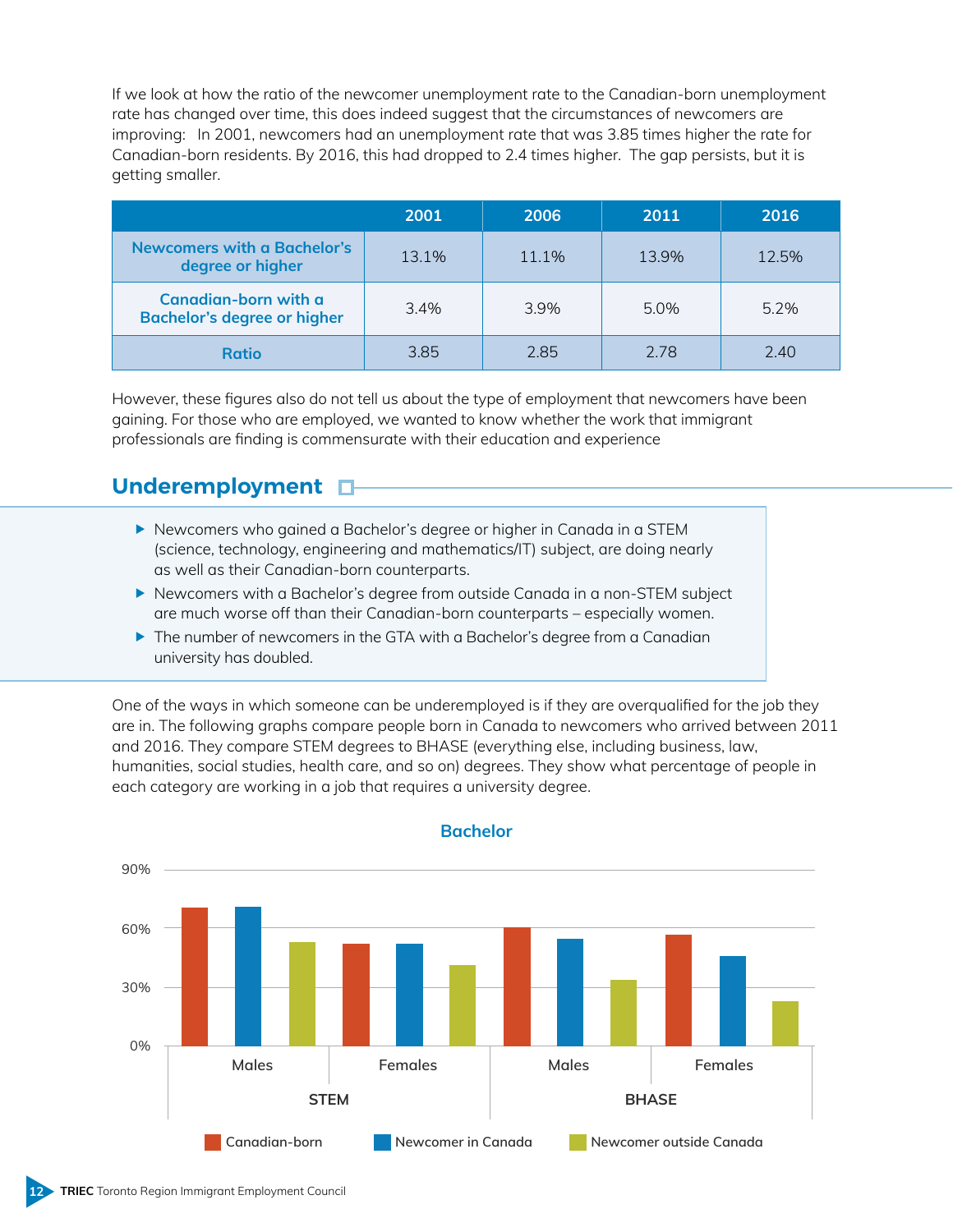When it comes to securing work that requires a Bachelor's degree or higher, newcomers with a Bachelor's degree that they acquired in Canada in a STEM subject are doing well. There is not much difference between these newcomers and their Canadian-born counterparts – although women, whether born in Canada or not, are not doing quite as well as men.

However, in each of these categories, newcomers with international degrees are not doing as well as both their Canadian-born counterparts, and other newcomers with Canadian degrees in similar subject areas.

When it comes to non-STEM degrees, being born in Canada is more of an advantage. Newcomers with a Bachelor's from a Canadian university are doing **slightly** less well, and newcomers with international degrees are doing **even less** well than their Canadian-born counterparts. The group with the lowest number in an education-commensurate job is newcomer women who gained their degrees abroad.

The overall numbers are higher for people who have a degree above Bachelor level, but the pattern is the same.



**Above Bachelor**

This is not a new issue: a working paper by CERIS looking at data from 2000-2004 found that immigrants who accessed post-secondary education in Canada were more likely to do well in the labour market<sup>3</sup>. Now, it seems that the message is getting out that having a degree from Canada can increase your chances of getting education-commensurate work. In 2006, eight per cent of newcomers to the GTA had gained a degree in Canada. By 2011, this figure had more than doubled, to 18 per cent, and in 2016 this remained similar, with 17 per cent of newcomers acquiring a Canadian degree. Why has this number increased? In part, this may be due to an increase in international students transitioning to permanent residency. It may be too, that immigrants who have degrees from their country of origin are re-qualifying once they arrive, or they are taking additional qualifications in order to pursue an alternative career path.

Either way, the fact that immigrants who gain Bachelor's degrees in Canada are at an advantage over those who do not is troubling. Even though around half (57 per cent) of employers that took our survey reported that they are having success in the credentials immigrants have gained outside of Canada, the data suggest that there may still be challenges around this. We discuss this further in the section of this report on key barriers.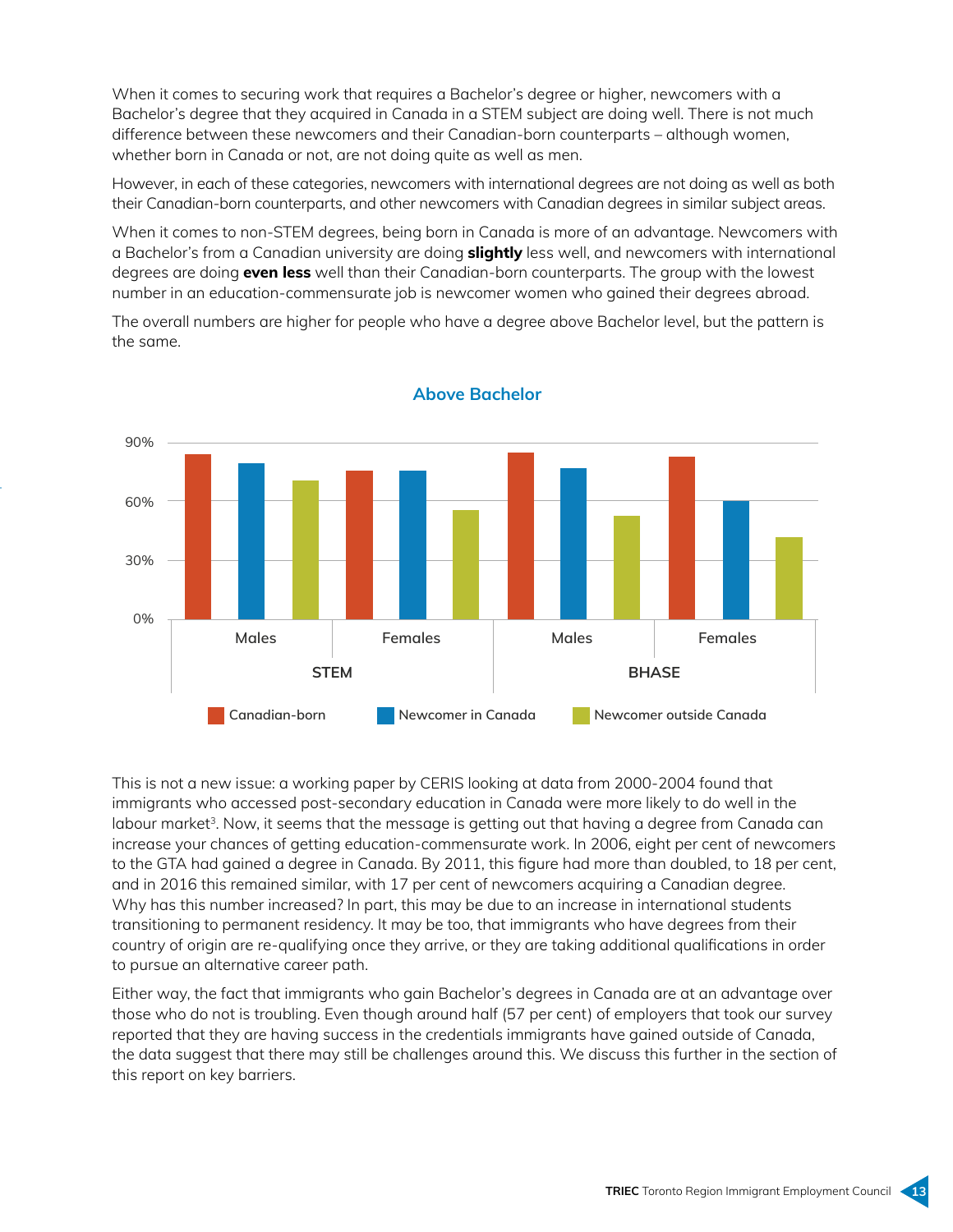Our research found that outcomes do eventually improve for immigrants with time. Looking at the tables below we can see that both immigrant men and women with a Bachelor's degree or higher who arrived in Ontario before 1990 are just as likely to be working in a job that requires a university degree as their Canadian-born counterparts.

| Immigrant men<br>with a Bachelor's<br>degree or higher | Canadian-<br><b>born</b> | Immigrant by period of arrival |               |               |                  |                  |                  |
|--------------------------------------------------------|--------------------------|--------------------------------|---------------|---------------|------------------|------------------|------------------|
|                                                        |                          | <b>Before</b><br>1981          | 1981-<br>1990 | 1991-<br>2000 | $2001 -$<br>2005 | $2006 -$<br>2010 | $2011 -$<br>2014 |
| <b>Percentage in full-</b><br>year full-time job       | 66%                      | 62%                            | 69%           | 66%           | 64%              | 59%              | 53%              |
| Percentage in job<br>requiring university<br>degree    | 68%                      | 74%                            | 67%           | 62%           | 55%              | 54%              | 54%              |

| Immigrant women<br>with a Bachelor's<br>degree or higher | Canadian-<br><b>born</b> | Immigrant by period of arrival |               |                  |                  |                  |                  |
|----------------------------------------------------------|--------------------------|--------------------------------|---------------|------------------|------------------|------------------|------------------|
|                                                          |                          | <b>Before</b><br>1981          | 1981-<br>1990 | $1991 -$<br>2000 | $2001 -$<br>2005 | $2006 -$<br>2010 | $2011 -$<br>2014 |
| <b>Percentage in full-</b><br>year full-time job         | 57%                      | 56%                            | 61%           | 56%              | 53%              | 44%              | 37%              |
| Percentage in job<br>requiring university<br>degree      | 64%                      | 67%                            | 62%           | 53%              | 47%              | 42%              | 37%              |

Nevertheless, it is taking too long for immigrants to catch up with their Canadian-born counterparts. Underemployment at the start of an immigrant's working life in Canada can have a long-lasting impact. According to a report by the Institute for Competitiveness and Prosperity, "it takes immigrants between twenty-one to thirty years in Ontario to reach the same employment level as their Canadian-born peers"4. As one participant in our consultations said, "Once you start lower, it follows you during your entire career. You try to catch up constantly."

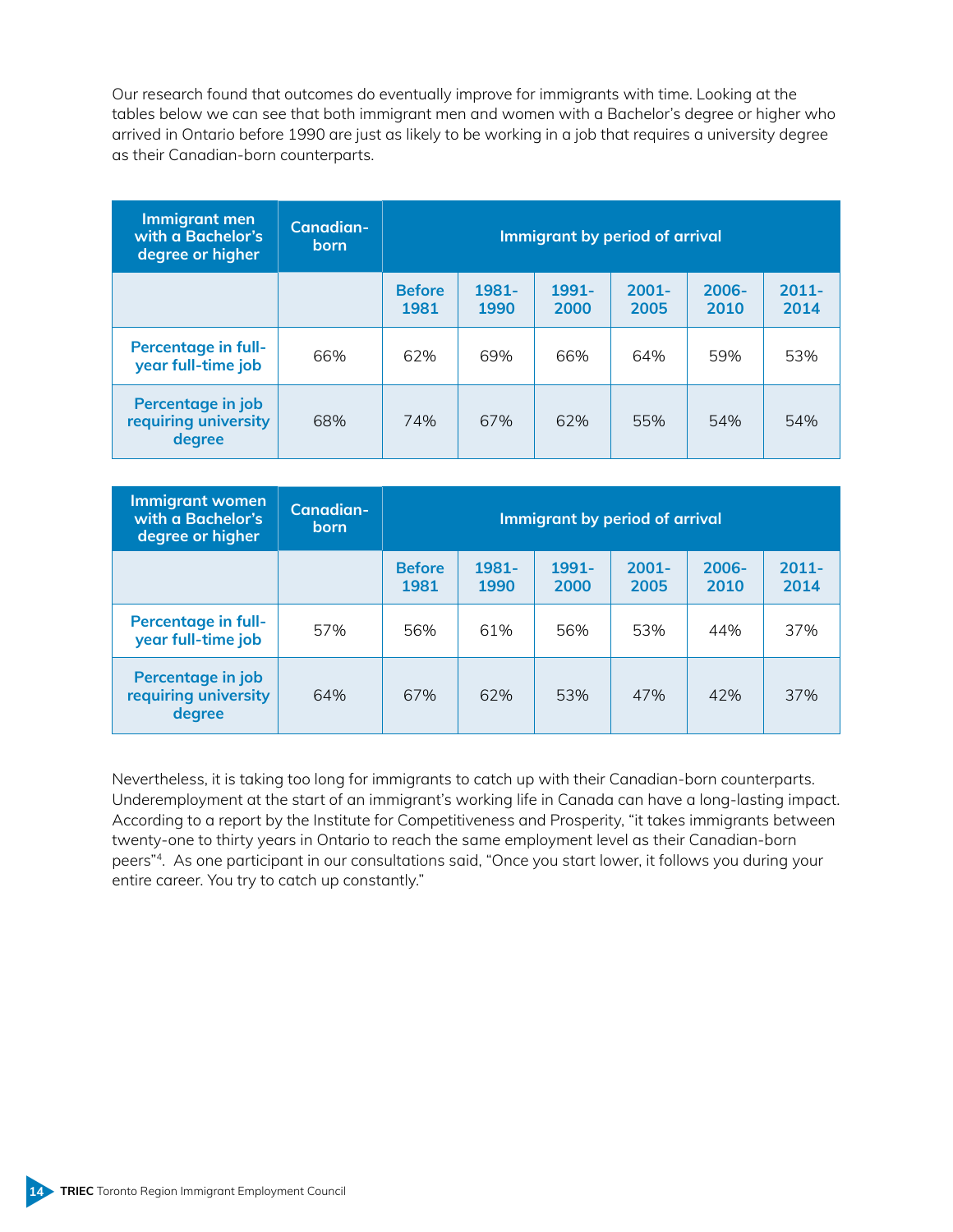### **Income**

- ▶ There is still a gap between what people born in Canada with a Bachelor's degree or higher earn and what newcomers with the same education earn.
- ▶ The income of university-educated newcomer women has not significantly increased since 2005 – they still earn about half the amount of their Canadian-born counterparts.
- Newcomer men are struggling to reach the same levels of high income as their Canadian-born counterparts, suggesting they start their careers at a lower income level.

The charts below show compare the employment income of newcomer women and men with a Bachelor's degree or higher to that of someone born in Canada.

They show data from the 2006 and 2016 Censuses, looking only at people who were working full-time and year-round. This means we compared the incomes of newcomers and their Canadian-born counterparts from the last full year before the Censuses were taken - 2005 and 2015.



Statistics Canada, 2006 Census and 2016 Census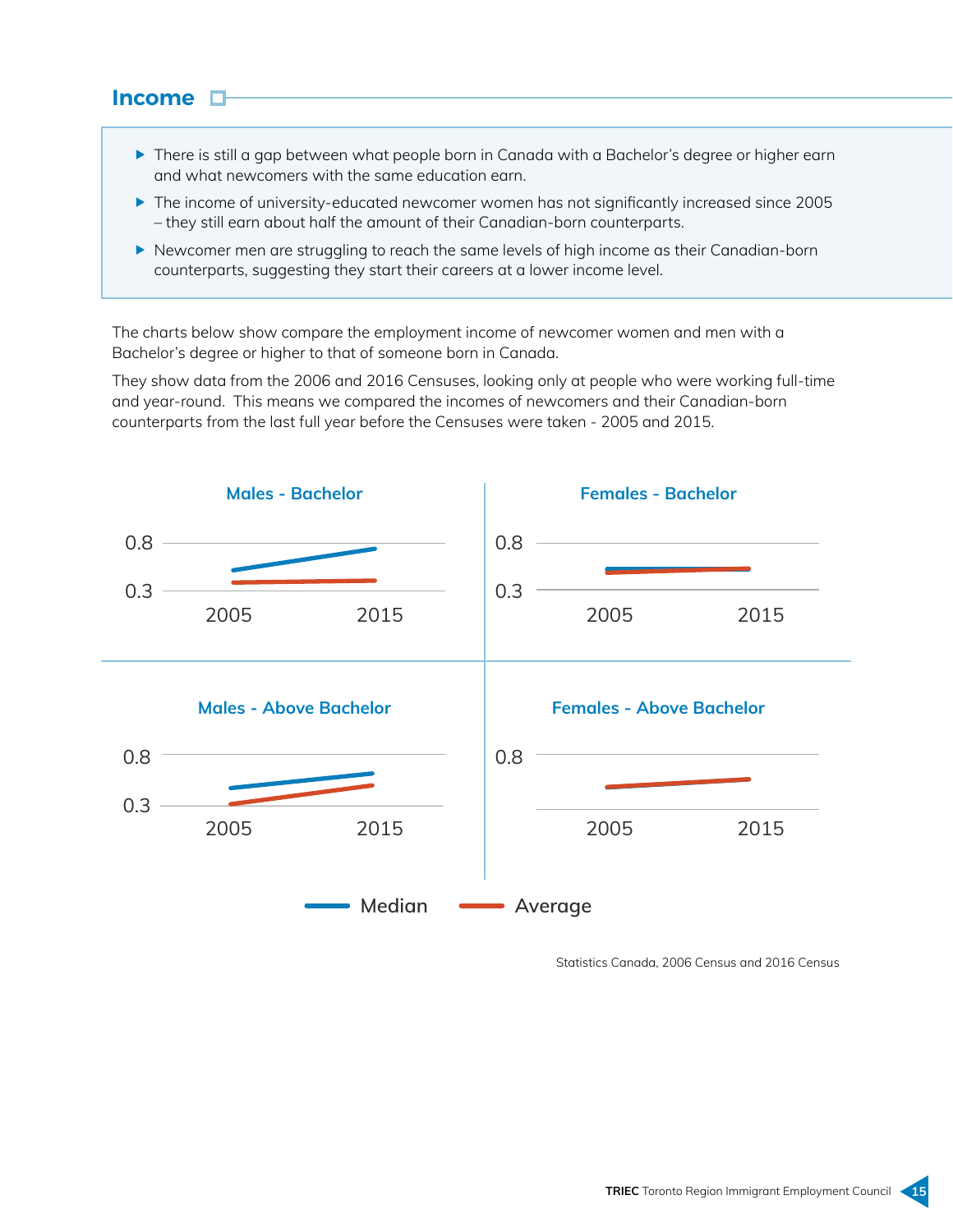#### **Immigrant men are not getting to the top of the pay scale**

The top left graph shows that the median income for immigrant men with a Bachelor's degree has increased over time, but this does not tell the whole story. The average income for this group has not increased.

This graph is essentially looking at the averages taken from a long list of salaries for universityeducated newcomer men. The middle value, or median, in this list is increasing, but when you add every salary in the list up, and divide it by the number of salaries in the list to get the average, the result is not increasing over time. This suggests that within the list of salaries that we looked at for 2015, the number of salaries at the higher end of the scale are not enough to bring the average up.

In other words, some university-educated immigrant men's salaries are increasing, but not as many are getting to the higher end of the pay scale as their Canadian-born counterparts.

Men who hold a degree above Bachelor level only fare slightly better: their average income was 51 per cent that of their Canadian-born counterparts (their median employment income was 63 per cent that of non-immigrants).

#### **Newcomer women are lagging behind their Canadian-born counterparts**

o

Women on the other hand, have seen their income increase at a much smaller rate since 2005 compared to women born in Canada with a Bachelor's degree or higher.

At the time of the most recent Census, women newcomers with a Bachelor's degree or higher were still earning, on average, just over half the amount of their Canadian born counterparts. The median income for newcomer women with a Bachelor's degree in 2015 was 54 per cent that of Canadian-born women and their average income was 55 per cent of women born in Canada. The median and average income for newcomer women with a degree above a Bachelor in 2015 was 57 per cent that of Canadian-born women with the same qualifications.

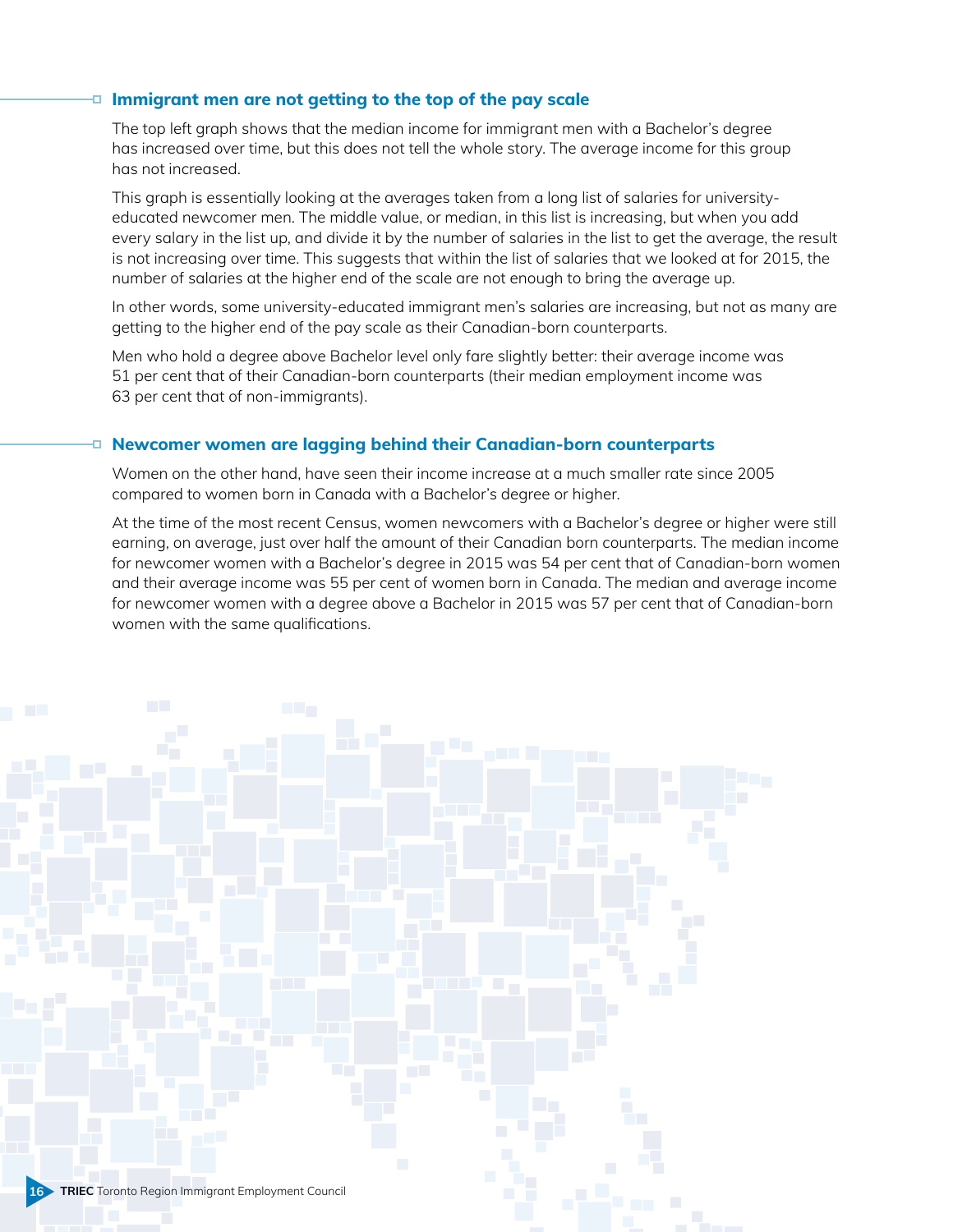## **Career Advancement**

- University-educated newcomers are less likely to be in senior management positions than their Canadian-born counterparts.
- $\blacktriangleright$  Employers are likely to prioritise other forms of inclusion initiatives over those that help newcomers progress.

The 2016 Census suggests that compared to their Canadian-born counterparts, immigrant professionals are less likely to be in senior management positions. Looking at Toronto's universityeducated workforce (2015), just over half are newcomers. However, in the senior management segment of that workforce, just over one third are newcomers<sup>5</sup>.



In our consultations we heard from employers and immigrant professionals that promoting and advancing immigrant professionals continues to be a challenge. This reflects a study we carried out in 2015, which found that 20 per cent of employers would not consider hiring a recent immigrant into a senior leadership or executive position in the Greater Toronto Area<sup>6</sup>.

Why is it difficult for immigrants to progress into senior level positions? Participants in our consultations reported many employers hesitate to bring in talent from other organizations or other sectors into mid-management or senior level positions, feeling that their experience will not be transferable.

Another possibility is that many immigrants struggle for the same reason that other populations in the GTA struggle. Around 86 per cent of recent immigrants in the Greater Toronto Area are visible minorities<sup>7</sup>. Yet visible minorities make up only 3.3 per cent of Boards of Directors and 9.2 per cent of senior management in the corporate sector in the Greater Toronto Area<sup>8</sup>. Immigrants from non-white backgrounds could be facing challenges around being new to the country and dealing with the barriers of prejudice and discrimination at the same time.

**"There is a lack of clear and straightforward understanding of the game. We need to learn both the rules to get in as well as the rules to advance our career."**

> **—Professional Immigrant Networks (PINs) Leader**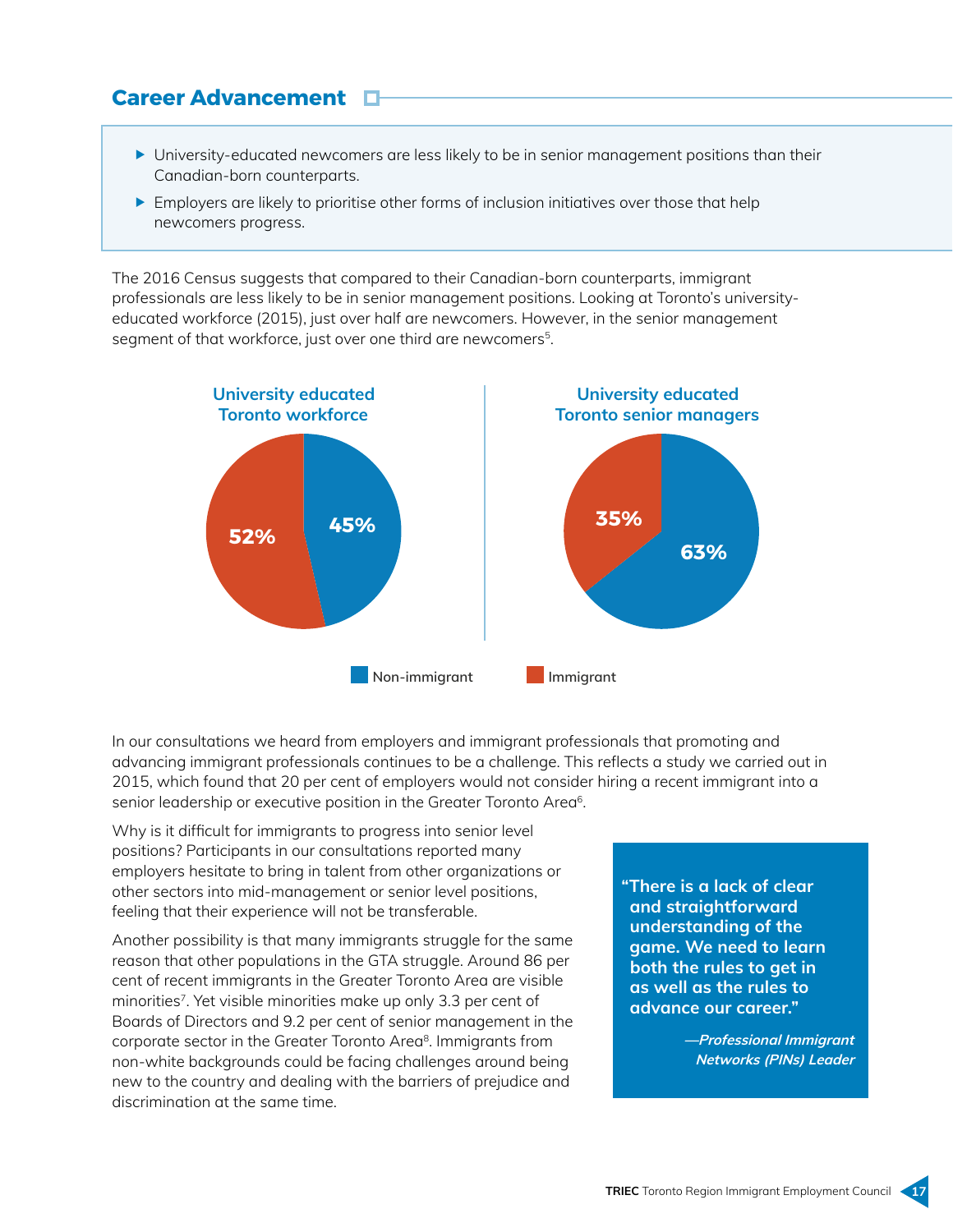The news is not all bad. Just over half of employers in our survey reported they had had some success with advancing immigrants into more senior levels. However, of all of the ways to support the inclusion of immigrant employees, employers were *least likely* to have programs for immigrant career advancement (see Figure 1). Only about one in seven employers reported having such programs. Without advancing immigrants into senior management positions, it is unlikely that GTA employers will see the full business benefit of this talent - and immigrant professionals will not achieve their full potential.

#### **Figure 1. Few employers invest in advancement programs**

#### *Does your organization currently invest effort in any of the following practices for immigrant inclusion? (check all that apply)*



N=72 employers

TRIEC's underemployment pilot project with a leading financial services sector institution in 2016 found a source of hidden talent in their call centre. Immigrant professionals had taken key skills and qualifications off their resumes so that they could apply for a survival job—leading to a lack of awareness about talent that existed within the organization. With résumés that reflected their qualifications, and access to coaching and feedback, three out of eight employees who participated in the program got new jobs, with one jumping up two ranks in their employment. There is much more talent to be discovered.

External to employers, our consultations identified that there is a lot of support for getting the first job, but not enough support to retain, coach and guide newcomers through the rest of their journey. There are very few mentoring or bridging programs to address the needs of immigrants who may be employed or who are no longer "newcomers". Business Edge at the Rotman School of Business was mentioned as one program that addresses the needs of immigrants and assists them in their career progression but it is only available to 60-65 people a year. Ascend Canada supports pan-Asian newcomers to become leaders in their organizations through building leadership skills and networking. Similarly, immigrant-led professional associations also support in-career advancement for their members through networking. Nevertheless, there has not been a concerted effort to address these challenges at scale.

**"There are lots of supports for getting jobs but after that you are on your own."** 

> **—Professional Immigrant Networks (PINs) leader**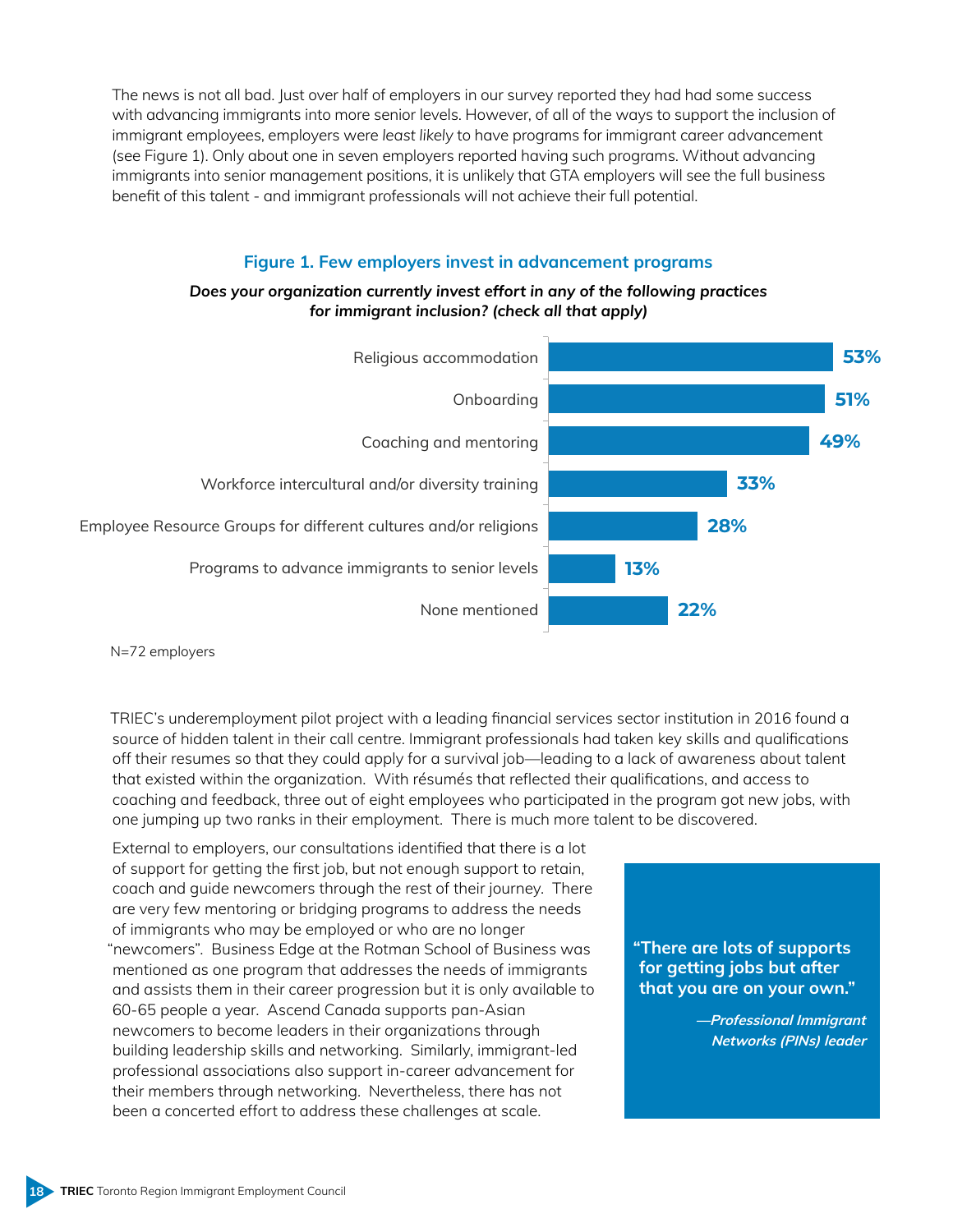## **The Labour Market: Then and Now 3**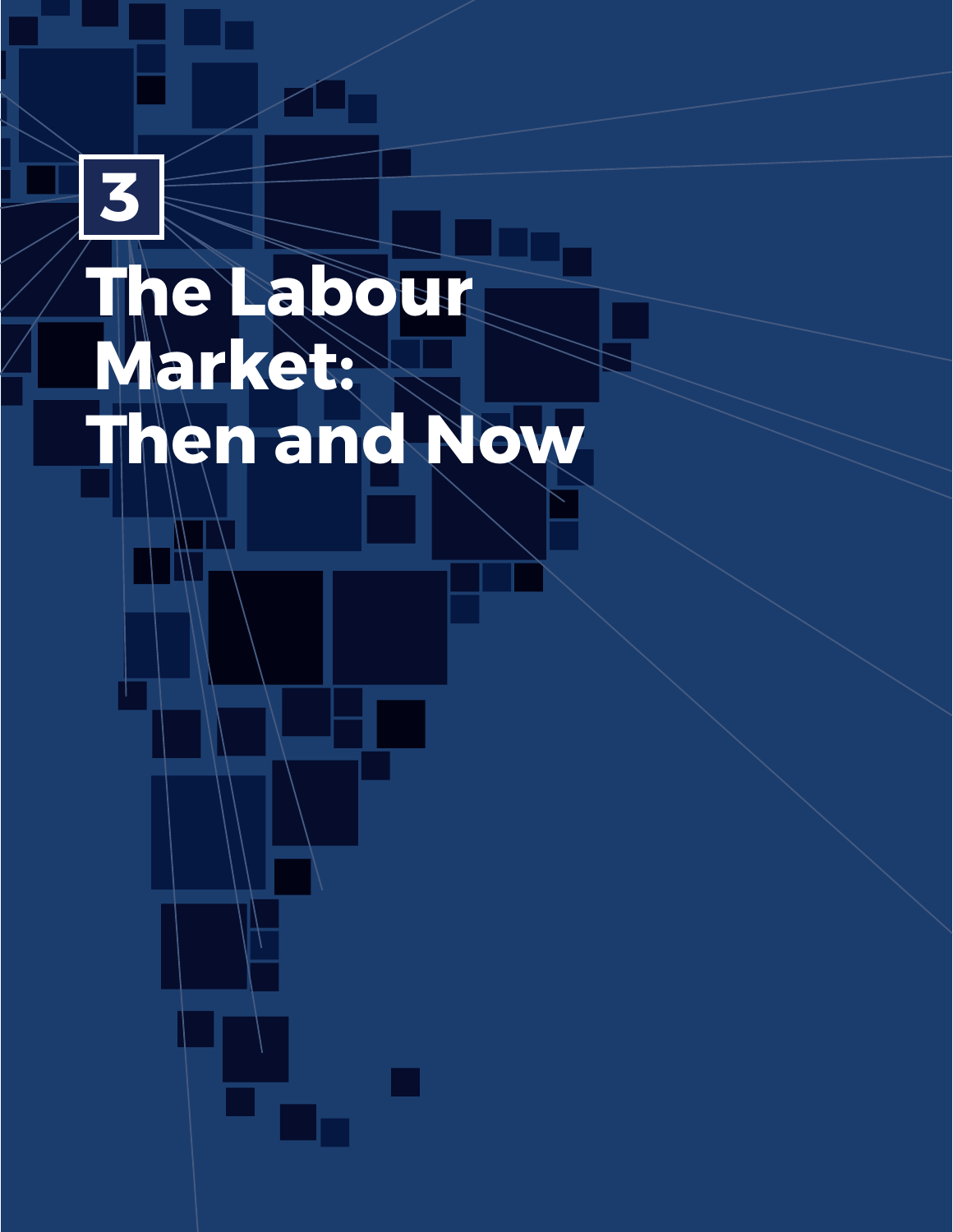There are many factors things that affect an immigrant professional's ability to succeed in the Greater Toronto Area labour market, including the practices and attitudes of the companies that will employ them, and trends and changes in the labour market itself. Employers are a critical piece of the puzzle of getting immigrants to skills-commensurate employment. Without their commitment and willingness to engage, even the most qualified immigrant would struggle to secure meaningful employment. Equally, there has been much discussion in recent years about the future of work and how this will affect the labour force. As part of this labour force, immigrants will need to continue to be agile in the face of these changes.

## **Employer practices and attitudes**

#### **Hiring the market**

Over the years, more and more organizations have started to see that "to win your market, you need to hire the market"<sup>9</sup> and that in order to do this, employers need to position their brand to be attractive to potential immigrant employees. Employers in our survey reported that over the years they are most likely to have changed their immigrant employment practices as part of a company effort to focus on diversity and inclusion as well as positioning themselves as an "employer of choice" in a competitive labour market. This is closely followed by a perceived need to respond to changes in labour market demographics**.**

#### **Figure 2. An employer brand and the realities of the labour market drive changes**

#### *If your organization has made significant changes in its approach to recruiting, and retaining and promoting immigrant talent, what stands out to you as the main causes for those changes? (Check all that apply.)*



N=31 employers who provided a reason for having changed their practices in the last 15 years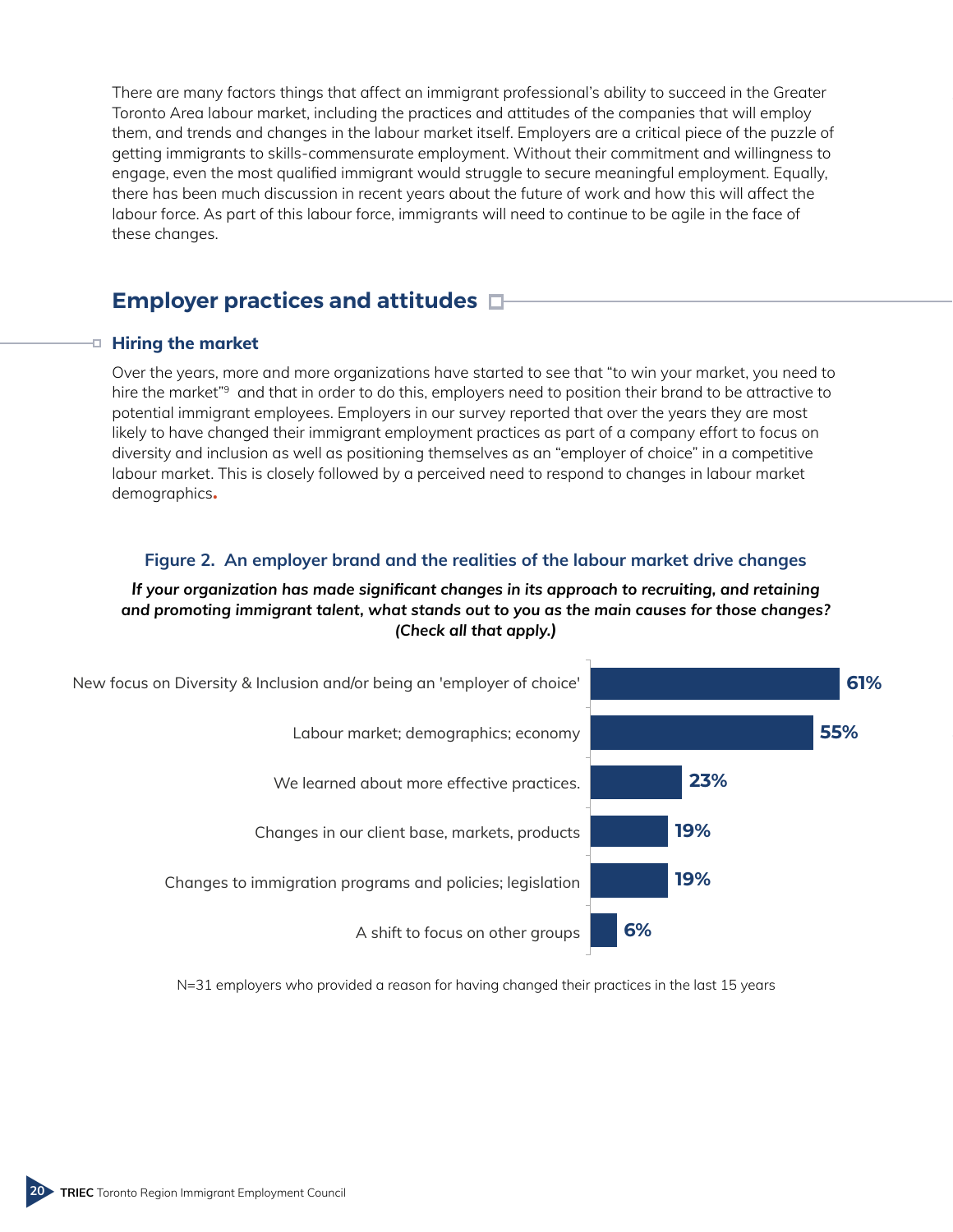#### **Immigrants bring diversity**

We also asked employers in our survey why their organization focused on hiring and retaining immigrants currently. The most commonly reported reason was (see Figure 3) that it brings greater diversity to the organization. This reflects an increase in research that shows positive links between diversity and business performance10. For many employers, the business case for hiring immigrants is connected to a wider business case for building a diverse workforce.

#### **Figure 3. Employers report 'business case' reasons for employment of immigrant professionals**

*If hiring, retaining and promoting immigrants is a priority for your organization, why is that? (multiple choices permitted)*



N=55 employers who provided at least one reason for placing a priority on immigrant employment

#### **From Diversity to Inclusion**

While diversity is still important, our employer consultations confirmed findings from earlier research $11$ that over the years, GTA employers have started increasingly paying attention to the "Inclusion" side of "Diversity and Inclusion". Leveraging diversity to achieve greater innovation (also a frequently cited reason for hiring immigrants in our survey) is increasingly seen to be dependent on a corporate culture change towards creating a more inclusive workplace experience for newcomers. As a result, most recent research shows a greater interest in creating this experience of inclusion – not just growing the diversity numbers<sup>12</sup>.

The last fifteen years have seen employers undertake various initiatives to make their workplaces more inclusive. For example, one employer in our survey reported that in the last several years they have introduced new inclusion initiatives such as: leadership training, bias training, leadership development for immigrants with 3-5 years' tenure with company, and a greater focus on diversity at management levels.

Conversely, more than half of the individuals who responded to the survey reported that they "never" or "rarely" see employers taking action to recruit and retain more immigrants in their workplace, suggesting that it can be difficult for those leading these initiatives to raise awareness about them and engage employees.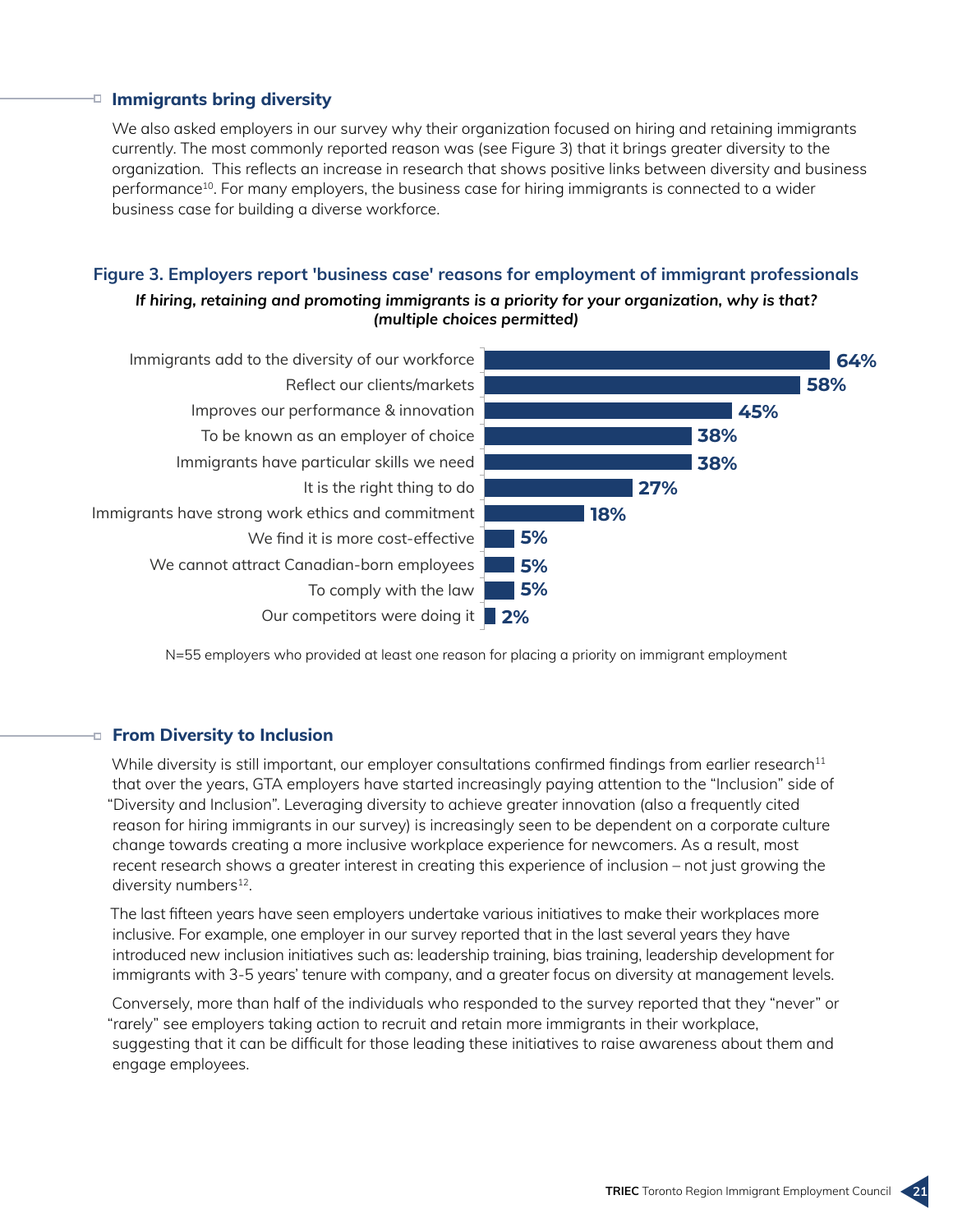In order to build an inclusive workplace, a shared understanding of what inclusion means is needed. Tools such as TRIEC's Inclusive Workplace Competencies can help organizations create a shared definition for inclusion and set a standard for inclusive behaviour.

An additional tool for employers, an inclusion measurement framework, is currently in development. This is a potential new avenue with promise to support employers in having a strategic focus and fostering real behavioural change within their organizations.

#### **Being intentional makes a difference**

Our research also found that employers that specifically focus on hiring immigrant professionals are more likely to appreciate the benefits they bring. More than 60 per cent of the employers in our survey reported that over the past 15 years, hiring immigrants has had a positive impact on their organization. If we look at just those employers who have a practice of intentionally recruiting and hiring immigrants, over 80 per cent of those employers report that immigrants have positively affected their organization.



**Figure 4. Employers who focus on hiring skilled immigrant professionals are more likely to see positive impacts**

This suggests a "catch-22" style situation where in order to see the business case for hiring immigrants, you have to first of all focus on bringing them in to your organization. But in order to be motivated to hire immigrants, you have to first of all see the business case.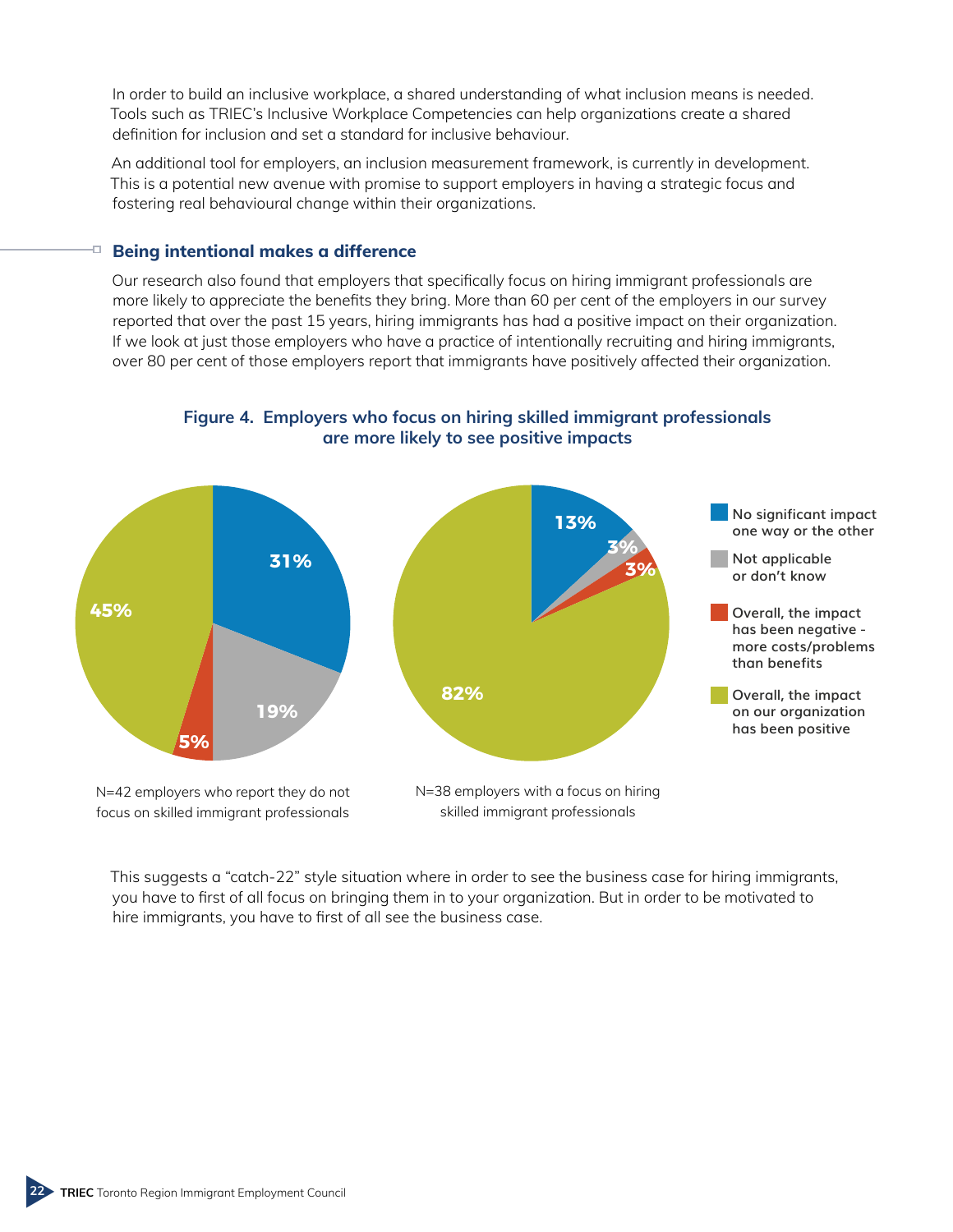#### **Some employers see hiring immigrants as being at odds with merit-based hiring**

Our survey suggests that some employers do not intentionally seek out immigrants because they see it as at odds with a merit-based approach to hiring. A large number of employer respondents to the research survey reported that this was their primary reason for not prioritizing the hiring, retention and promotion of immigrant professionals. This suggests a lack of a clear understanding of the subtle barriers and biases that affect hiring and promotion decisions and lead to an under-utilization of immigrant talent – at entry level and beyond.

#### **Figure 5. Employers without a focus on immigrant professionals declare a focus on 'merit'** *If hiring, retaining and promoting immigrant professionals is not a priority for your organization, why is that? (You can choose up to three and add a comment to explain.)*



## **Changes in the Labour Market**

#### **Precarious Work**

The labour market has shifted in the last 15 years, making it more difficult to maintain a stable career – for everyone, particularly immigrants. Precarious employment, short-term contracts, shorter stays in companies and part-time work are much more prevalent. Recent research in the Greater Toronto and Hamilton area shows that just over 37 per cent of the region's workforce was working in precarious employment positions, and that temporary jobs are increasing at a faster rate than permanent roles<sup>13</sup>. Across Ontario, newcomers are more likely to be in precarious work. For example, 33 per cent of immigrants report that they have entered self-employment because of a lack of suitable paid jobs, compared to 20 per cent of Canadian-born workers<sup>14</sup>.

#### **The Future of Work**

The Fourth Industrial Revolution is redefining the meaning of work, along with the skills and competencies needed to undertake certain tasks. New jobs are emerging, while others are becoming redundant with new developments in technology, artificial intelligence and robotics. In Ontario, for instance, around 46.5 per cent of jobs could be vulnerable to automation<sup>15</sup>. Accordingly, the demand for skills such as analytical thinking, creativity, complex problem-solving and emotional intelligence have been on the rise.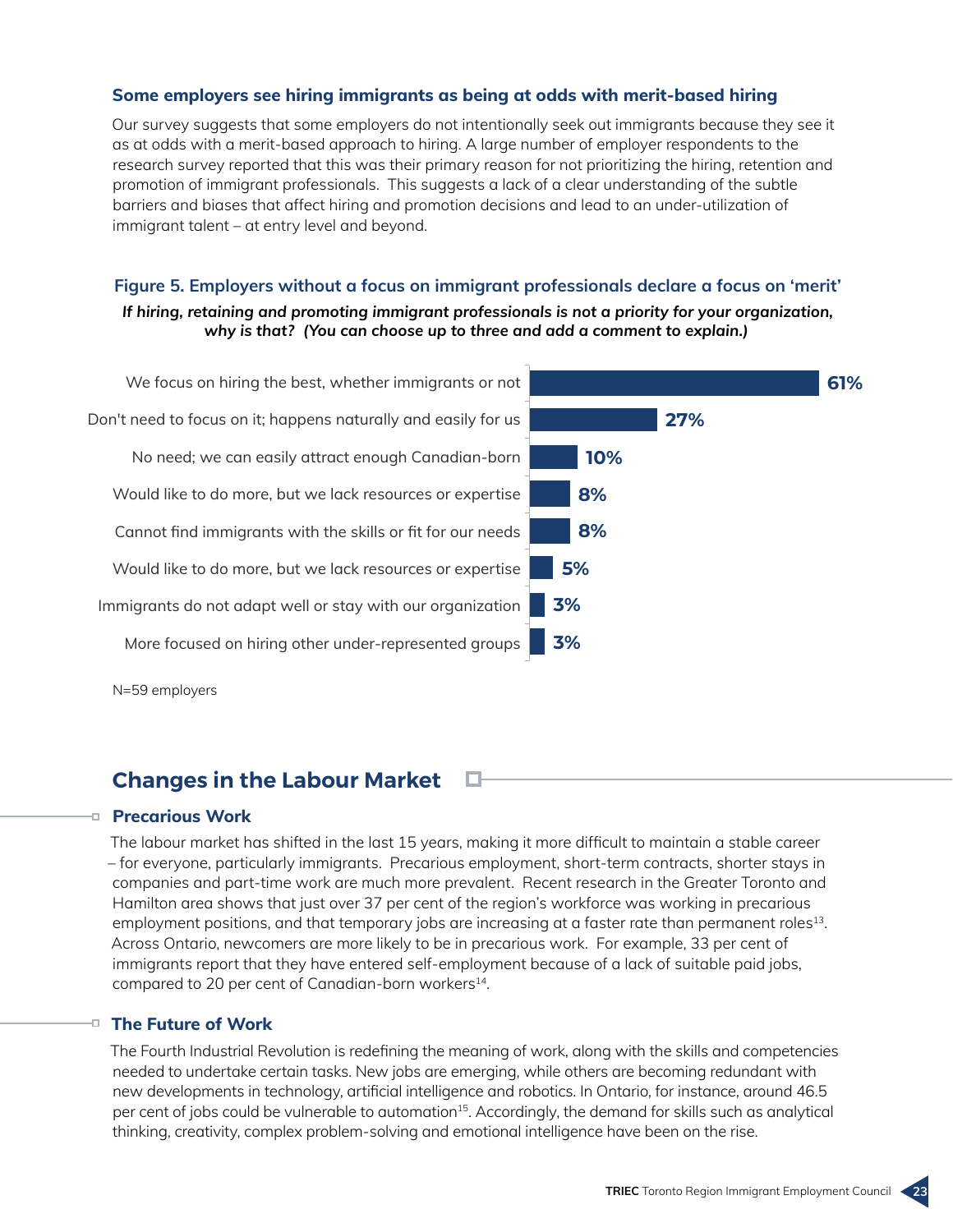The rise of the gig economy, which is a labour market consisting of "contingent workers," such as freelancers, temporary employees and contractors<sup>16</sup>, will require workers to be agile and resilient<sup>17</sup>. Immigrants have proven themselves to be incredibly adaptive and resilient however they, like all Canadian workers, will be affected by these changes. For people in the GTA labour market, these trends mean that all workers will need to be resilient in the face of change and learn "how to learn" to pursue multiple career paths.

#### **Shifting Attitudes** o.

Over the last several decades, public opinion in Canada has generally been more positive about immigration and multiculturalism than in other countries. Today there are divided opinions about immigration targets. Our key informant interviewees highlighted that there is a rise in a new climate of populism that can fuel anti-immigrant sentiments. The global rise of populism has not left Canada untouched.

According to a recent survey by Angus Reid, almost half of Canadians find the 2018 target of welcoming 310,000 permanent residents too high. In 2014, only around one third of Canadians thought that immigrations targets should be lowered<sup>18</sup>.

The recent narrative about refugee claimants has raised concerns – from both people born in Canada and immigrants - that the immigration system is flawed and unwieldy, and that refugee claimants are "jumping the queue" ahead of economic immigrants<sup>19</sup>. In fact, refugee claims are processed separately<sup>19</sup>. This could impact on how all immigrants are perceived.

Nonetheless, a survey released in late 2018 found that overall, 76 per cent of Canadians continue to agree that the economic impact of immigration is positive $21$ . We must continue to monitor these shifts in public opinion and be ready to address any new shifts as they arise – or we could risk losing the progress we have made.

#### **What has worked?**

- $\checkmark$  More employers seeing the benefits of hiring immigrants
- $\checkmark$  An increased focus on creating inclusive workplaces
- $\checkmark$  Tools and resources that help employers create a shared definition of inclusion

#### **What needs to change?**

- ▶ Reinforce the benefits of immigration and the need for immigrants in the labour market
- $\blacktriangleright$  Focus on supporting immigrants in changing sectors with the skills and competencies needed to adapt to change

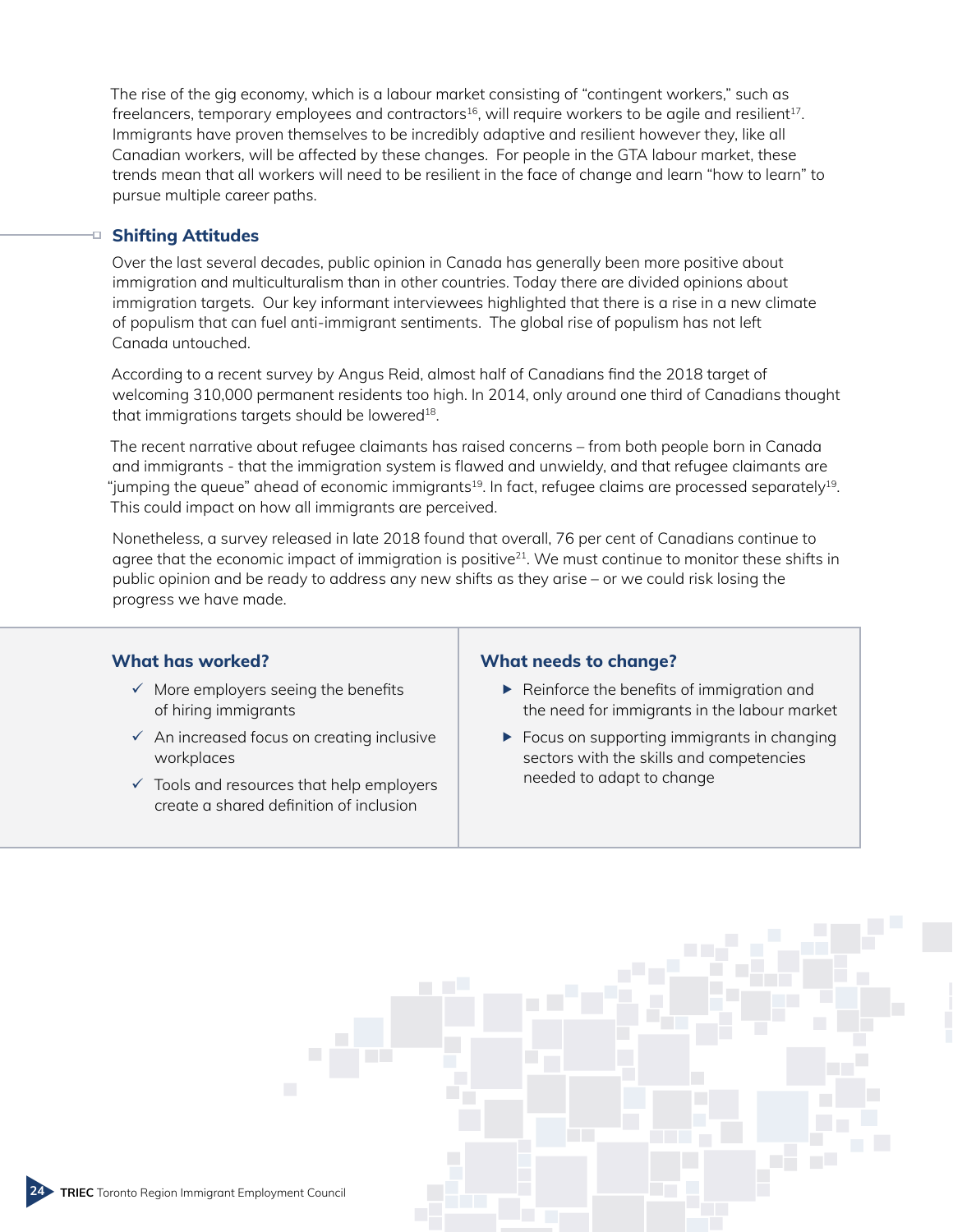## **Key Barriers:: Then and Now 4**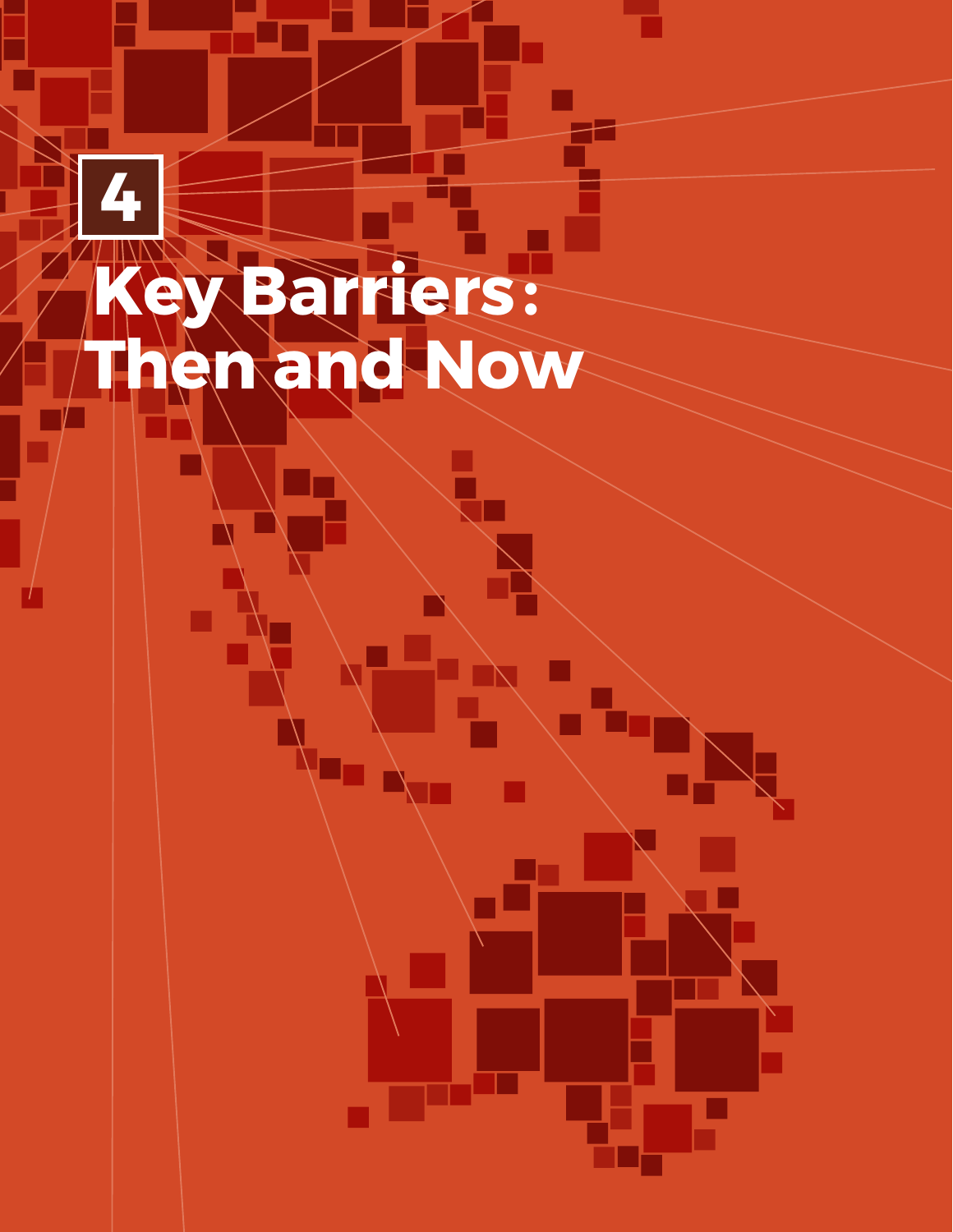When TRIEC was being formed, a clear consensus started to emerge amongst key players in the immigrant employment eco-system, including people in the settlement sector, policy analysts, and employers, about the main barriers to immigrant employment:

- **Credential recognition**
- The need for Canadian experience
- Perceptions about language and communication skills, particularly those **specific to the workplace (e.g., occupation-specific language);**
- Bias and discrimination (whether intentional or not)<sup>22</sup>.

## **The Challenges of Credential Recognition**

Credential recognition could refer to one of two things. Firstly, the challenges those in licensed or regulated professions face when trying to become licensed to practice in this country. Secondly, there is the barrier faced by immigrants who have gained degrees from universities outside Canada which are not always recognised by employers.

In regulated professions, there has been some progress in the last fifteen years. In 2006, the passing of the Fair Access to Regulated Professions Act by the provincial government led to the creation of the Office of the Ontario Fairness Commission and the first reviews of regulatory practices. The purpose of the Office is to ensure that registration practices are transparent, objective, impartial and fair. Legislation in Ontario now requires certain regulated professions to have fair registration practices<sup>23</sup>.

The Office of the Fairness Commissioner in Ontario reports a significant improvement in compliance rates for the "assessment of qualifications" in the 2016- 2018 period compared to 2011-2012 or 2013-2014. Where several years ago only about 25 per cent of regulatory bodies were in compliance, now 61 per cent are; however the Office acknowledges that this result still shows a large need for  $improvement<sup>24</sup>$ .

In terms of support for employers to better understand the value of international qualifications, there has also been progress. To acquire permanent residency, immigrants must have their international educational credentials evaluated by a respected third-party organization. Many immigrants now include that credential evaluation on their résumé. To what extent can employers now better understand these international credentials? In our survey, 57 per cent of employers reported that they are having success in understanding the résumés of immigrants and assessing the credentials they have gained outside of Canada. Less than a quarter (21 per cent) reported that this was a barrier to hiring immigrants. This number is encouraging, but we should still continue to make efforts to move the needle. Designated providers of academic credential assessments such as World Education Services (WES) have services that support employers to better understand the value of international academic credentials. Services such as these should be promoted to employers as a support in hiring immigrants into appropriate positions.

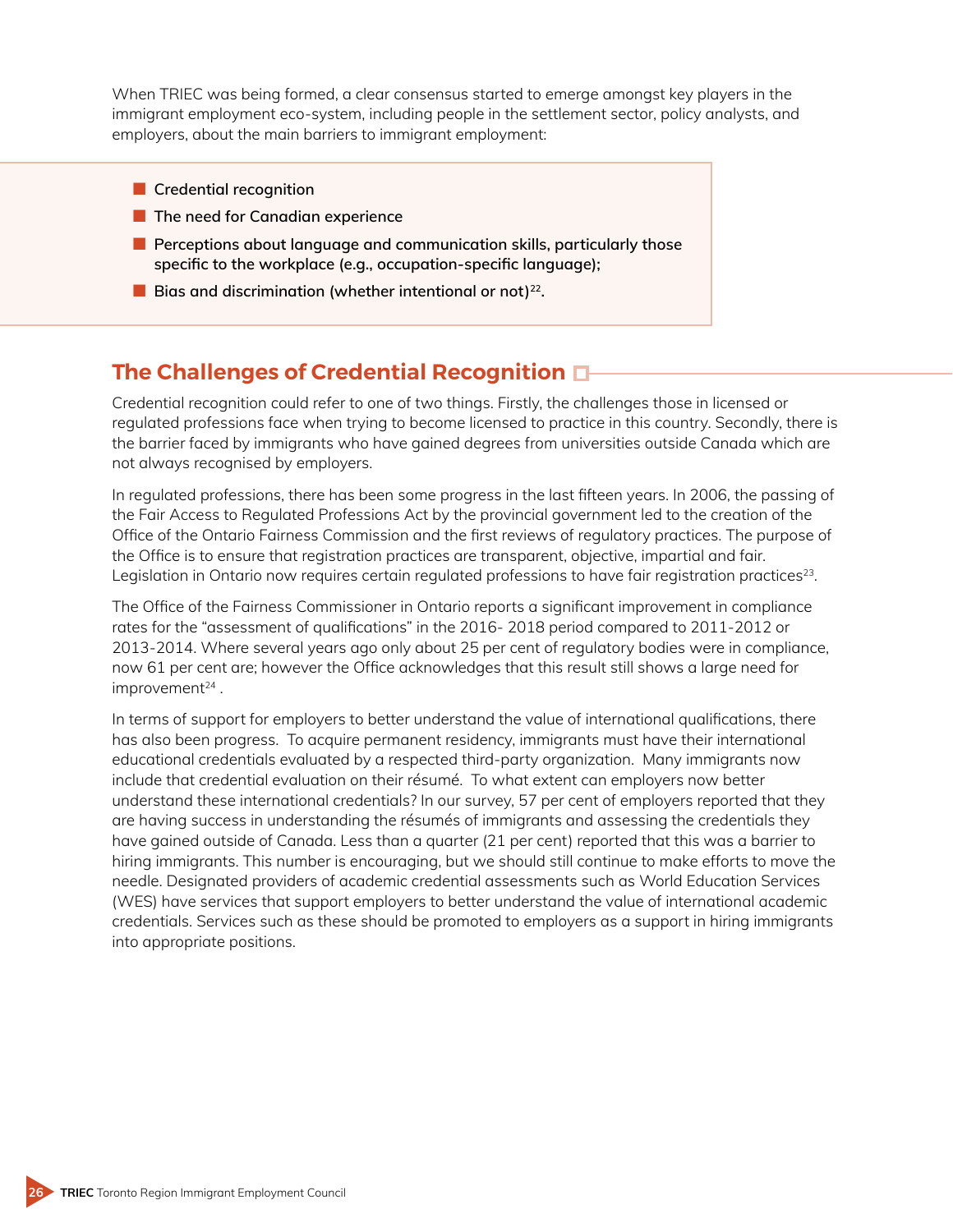#### **Canadian Experience** <u>п</u>

In today's increasingly globalised economy, an employee having international experience can be a great asset. Yet when TRIEC began, the value placed by many employers on work experienced gained in Canada was seen as a major barrier to success for immigrants.

What do employers mean when they say they want Canadian experience? Past research has shown that employers acknowledge that many immigrants have both the experience and expertise required for the immediate job. However, they want to know whether the immigrants have the soft skills i.e. the fit within the organizations, their ability to resolve conflict, be comfortable with workplace communication, and figure out who to know and how to be successful in the workplace more broadly<sup>25</sup> "Immigrants have expertise and experience – the "know-what" and "know-why" to do the job. What they [… are often seen to be lacking …] is contextual knowledge and contacts – the "know-how" and "know-who" to be successful in the Canadian environment"26. "Canadian experience", then, has sometimes been used as a catch-all term for broader concerns about "cultural fit".

Symbolic progress has been made on this issue. The Ontario Human Rights Commission (OHRC) determined, in 2013, that a "strict requirement for "Canadian experience" is prima facie discrimination and can only be used in very limited circumstances"27. In their report, "Removing the Canadian Experience Barrier" they recommended that instead of asking for Canadian experience, employers should describe the specific knowledge and skills they require of candidates and assess people individually<sup>28</sup>.

However, in our consultations it was suggested that some employers are still asking for Canadian experience. To test this claim, we carried out a quick search of online job postings and uncovered several examples of "Canadian experience" requirements<sup>29</sup>. Some were posted by the employer directly, but many had been posted by search agencies. In our consultation process, a representative of a staffing agency emphasized that many employers still ask them to include Canadian experience in the job requirements. While this agency uses the opportunity to educate employers about the OHRC guidance, it seems clear that more awareness is needed.

Further, as we have already discussed, immigrants seem to be using Canadian education as a "proxy" for Canadian experience, paying for degrees and post-graduate qualifications that will give them exposure to Canadian workplace practices and help them build their networks. A post-secondary education in Canada can expose immigrants to the workings of the local job market, and help them make connections and build their networks. Post-secondary education, however, is expensive, and those who are not able to afford a second degree could be at a disadvantage.

Over the years, there have been initiatives to support both immigrants and employers to move the needle on this issue:

#### **Supporting immigrants:**

Initiatives such as the CareerEdge internship program, support participants to gain experience in this country. More recently, the federal government through Employment and Social Development Canada have been piloting several initiatives that support newcomers to gain exposure to the Canadian labour market, in order to test the most effective approach.

#### **Supporting employers**:

Employers often need to meet immigrants before they understand the richness and value of the experience they bring. Initiatives such as mentoring including ACCES Employment's Speed Mentoring, which brings professionals in hiring positions into closer contact with immigrant talent. In 2017-2018, 72 per cent of mentors in TRIEC Mentoring Partnership said they were more likely to hire an immigrant professional after taking part in the program.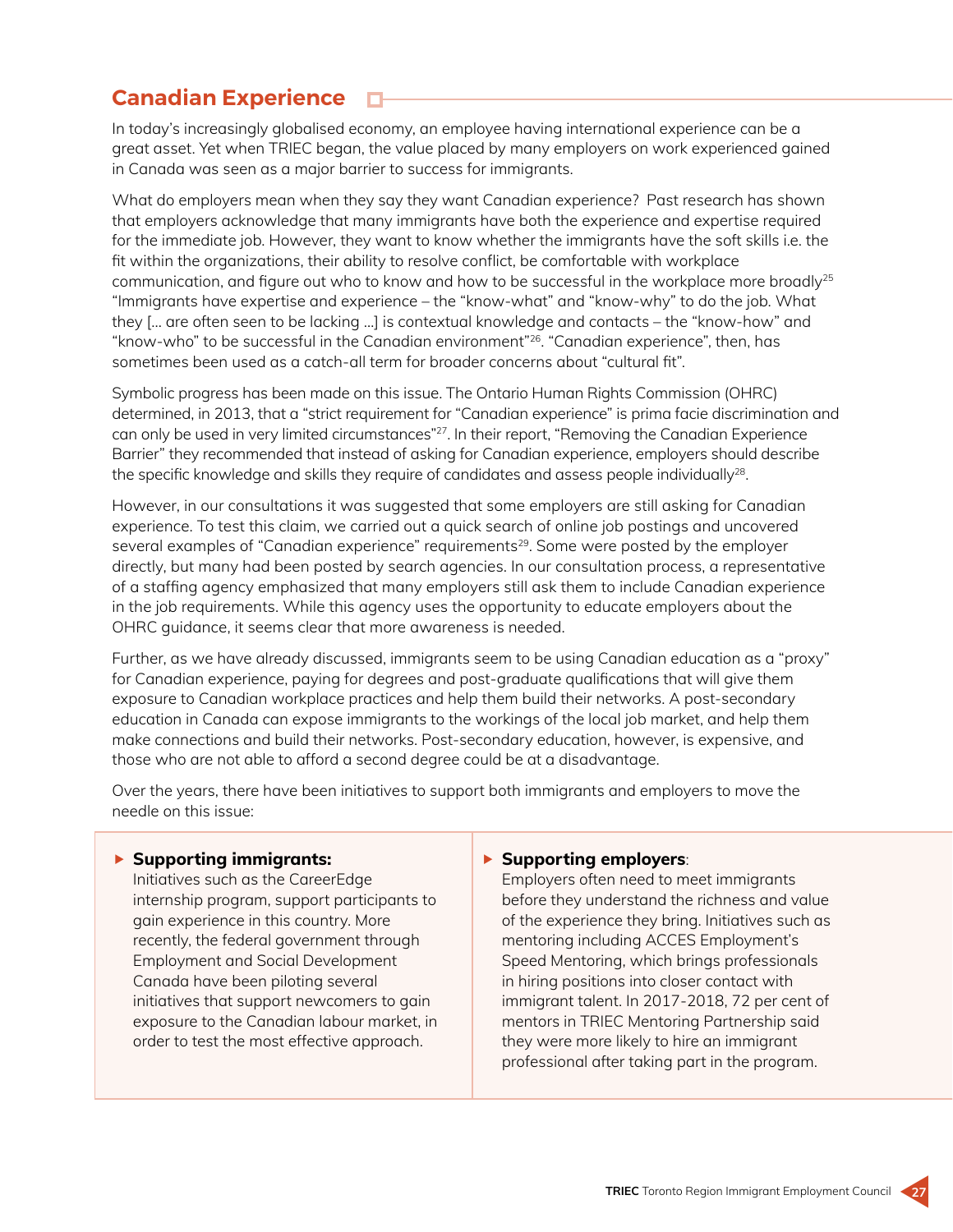However, these programs are not as widespread as they could be. Three years ago, The Boston Consulting Group30 projected that there was a potential demand for 6,000 mentors in the GTA and while TRIEC Mentoring Partnership has been enhanced to make it more efficient, it would be impossible to meet this demand with current resources. Research to identify what works to more quickly integrate immigrant talent into the labour market should also be used to help scale those programs to support more immigrants and employers. Guidelines around the Canadian experience requirement could also be enforced more strictly.

## **Perceptions about language and communication skills**

Economic immigrants have always needed to demonstrate a high standard of English in order to obtain their permanent resident status. Yet when TRIEC began there was a concern that immigrants' ability to communicate in English was not sufficient for them to be able to communicate successfully in the workplace.

Over time, there has been new recognition from employers that for immigrant professionals in the knowledge economy, the language training "problem" had been defined too narrowly and awareness of the actual problem of cross-cultural differences in communication was low amongst employers<sup>31</sup>.

However, in a 2015 study carried out by ALLIES, 95 per cent of employer respondents attested to language and communication being the biggest barrier to hiring immigrants. Interestingly, however, only 27 per cent of immigrants saw this as being a significant barrier. To quote the report, "In other words, newcomers think they have adequate communication and language skills but employers do not"32.

Our survey suggests that in the three years since that report, not much has changed. Employer respondents identified "overcoming language and communication barriers" as the issue where they experience the least success and experience the greatest challenge in retaining and promoting immigrant employees. [see Figure 2].



### **Figure 2. Employers find language / communication challenges still a barrier** *When your organization attempts to retain and promote immigrants,*

*which of the following pose barriers or significant challenges*

N=30 employers

**TRIEC** Toronto Region Immigrant Employment Council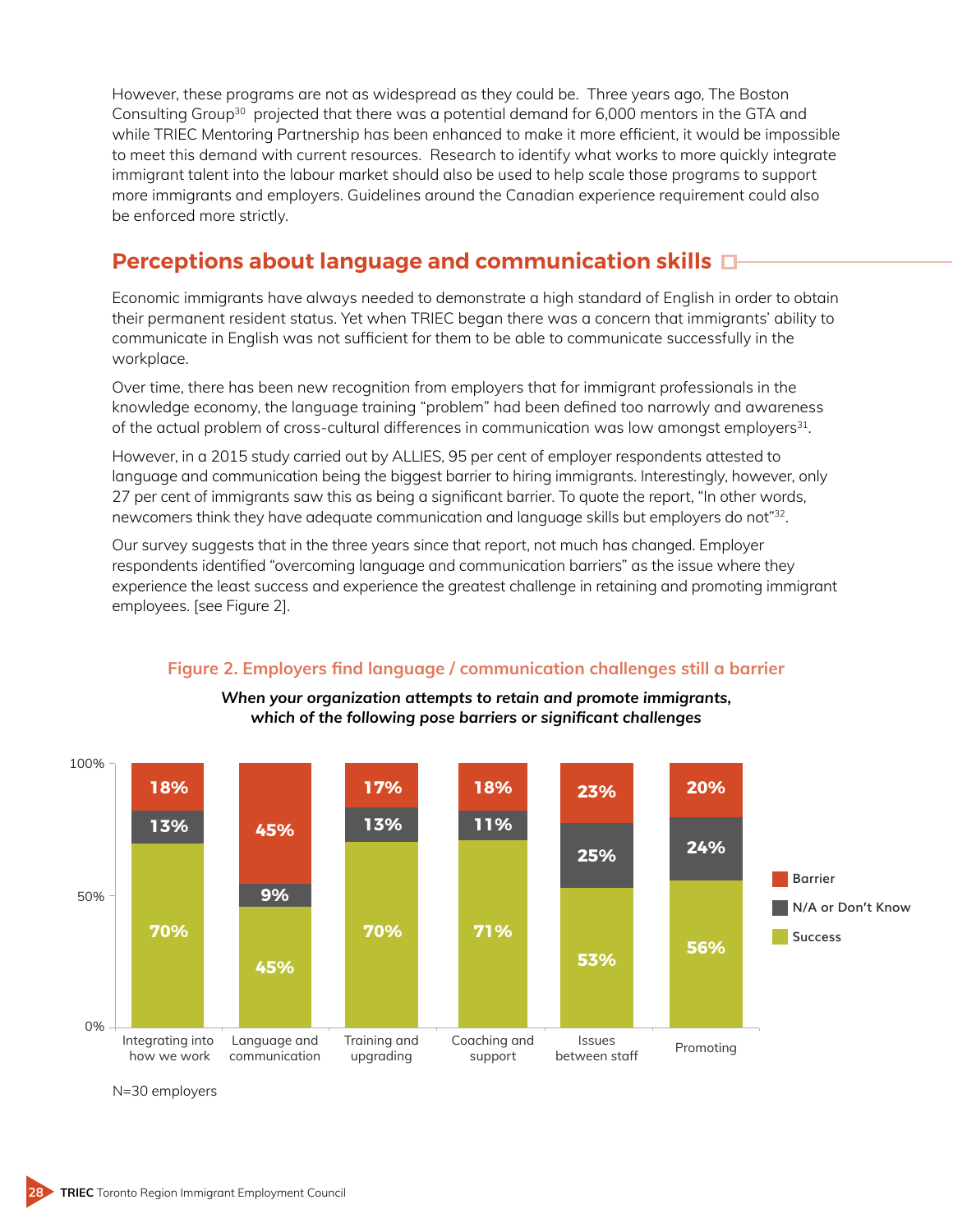This suggests a disconnect between many employers, who still believe that language and communication is a barrier, and immigrant candidates, who do not. There is an opportunity for stronger collaboration between language training providers and employers to address the gaps and ensure that these programs address the needs of employers. Such collaboration will also help to identify whether these gaps are indeed language barriers or problems of cultural differences.

## **Bias and discrimination**

Discrimination is defined by the Canadian Human Rights Commission as "an action or a decision that treats a person or a group badly for reasons such as their race, age or disability"<sup>33</sup>. There are also the related terms of unconscious bias, micro-inequities, and in-group favouritism.

Since TRIEC began, research has emerged on the effect of bias (unconscious or otherwise) on hiring decisions. In 2012, a joint study by the University of Toronto and Ryerson University found that job applicants with "Asian" names were between 45 and 60 per cent less likely to be called for a job interview than those with Anglicised names, and that this was nearly twice as prevalent in smaller organizations34. Although it is important to note that not all immigrants are people of colour, and by no means are all people of colour living in Canada immigrants, undeniably, intersections between race and immigration status exist when it comes to experiences in the workforce. For example, according to the 2016 Census, Canada's top three source countries for immigration were India, China, and the Philippines<sup>35</sup>. Some employers have piloted "name-blind" recruitment processes to address this, but these have had mixed results<sup>36</sup> and more work may need to be done to test the effectiveness of this solution<sup>37</sup>.

#### **What has worked?**

- $\checkmark$  New regulations around access to licensed professions
- $\checkmark$  Guidelines around the Canadian experience requirement
- $\checkmark$  Initiatives such as mentoring, which help employers appreciate the breadth of immigrant talent available.

#### **What needs to change?**

- $\triangleright$  Scale solutions that work such as mentoring
- Increased promotion of services that support employers to recognise international credentials.
- ▶ Wider awareness and understanding of Canadian experience guidelines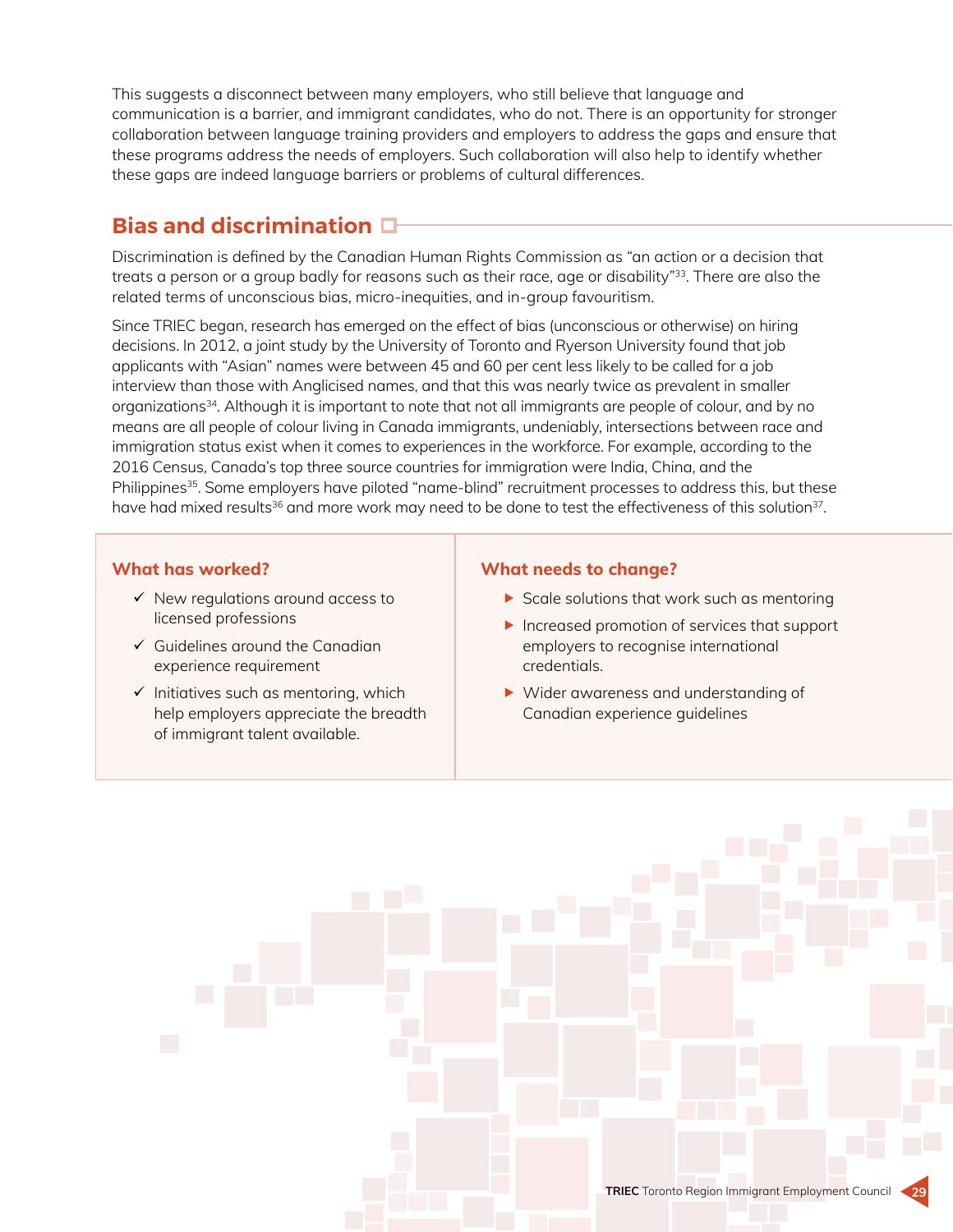## **Communication and Collaboration: Then and Now 5**

 $\mathbb{N}$ 

▛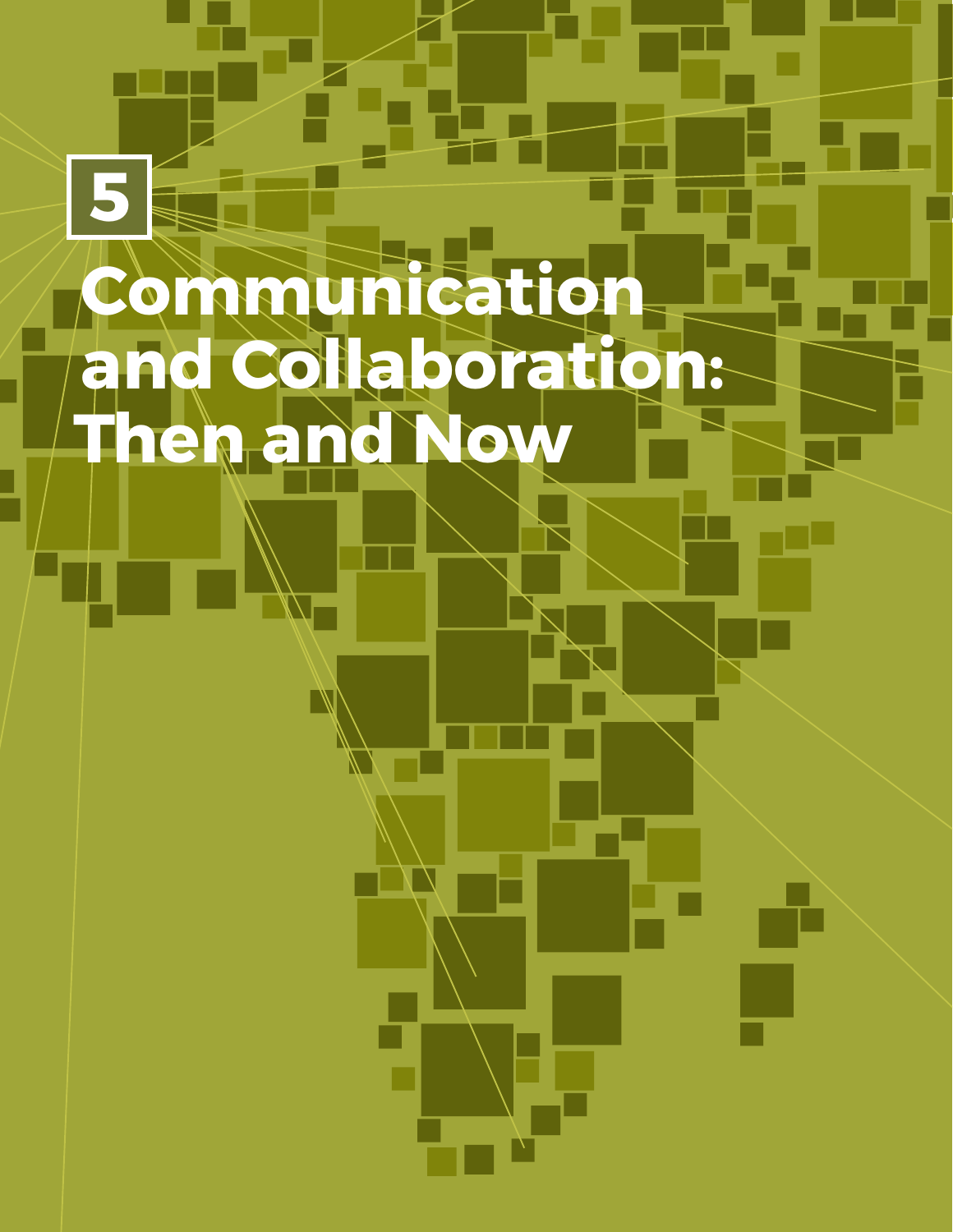## **The "Eco-System"**

The players that contribute to and impact on immigrants' career success in the GTA could be described as part of an "eco-system". This eco-system is incredibly complex with many, many players including employers, municipal, provincial and federal governments, non-profit and community organizations, third-party evaluators, recruiting organizations, employment service providers, immigrant-serving organizations, immigrant-led organizations amongst many others.

In 2002, a comprehensive review of the elements of the immigrant employment "eco-system" emphasized: "The system components are interdependent. The right mix and quality of programs and services will not exist without collaboration from relevant stakeholders"<sup>38</sup>. The Maytree Foundation called for a 'systems approach' to the issue of skilled immigrant employment instead of ad hoc as was typical at the time, and TRIEC was created to bring about a focus on employment issues for immigrant professionals at a policy and program level<sup>39</sup>.

Since that time, each of the elements has become stronger and more effective. The service delivery sector has been responding to needs as funding allows and building new bridging programs and other supports for immigrants.

## **Communication and Collaboration**

In 2018, some elements of this eco-system show more consistency and alignment with each other. For example, governments more regularly consult with employers and consider labour market realities when setting policies and programs. As a result, changes have been introduced that are designed to streamline processes and increase immigration policy's responsiveness to emerging needs.

However, each of the stakeholder groupings engaged in this research commented on the disconnects remaining between various elements of the eco-system and confirmed the need for greater and more effective communication, coordination and collaboration amongst stakeholders. These issues raised could be grouped into two broad themes: those relating to what happens before an immigrant lands in Canada, and those that related to what happens after.

There is undoubtedly a skills shortage in today's labour market. 60 per cent of employers in our survey for this research reported that compared to the past several years they find it harder now to find talent. Employment service-providing agencies that took our survey reported that employers can usually fill their positions, but it takes considerable outreach and a longer time period. Our face-to-face consultations with employers confirmed that they are concerned about this issue.

Employers have reported that they appreciate the business case for hiring immigrants but do not know how to navigate the plethora of information and resources. They believe that governments and employment service providers are focused primarily on immigrants' rather than employers' needs and may not always be aware of services that can connect them to talent. They would like to see more focused employer services (i.e., translation of transcripts, assessment of credentials, work English, orientation to the world of work and specific industries, etc.) and better outreach from service agencies to employers and industry associations<sup>40</sup>. There was a consensus in our insight sessions that SMEs, in particular, need support tailored to their needs – pragmatic, easy-to-use, effective.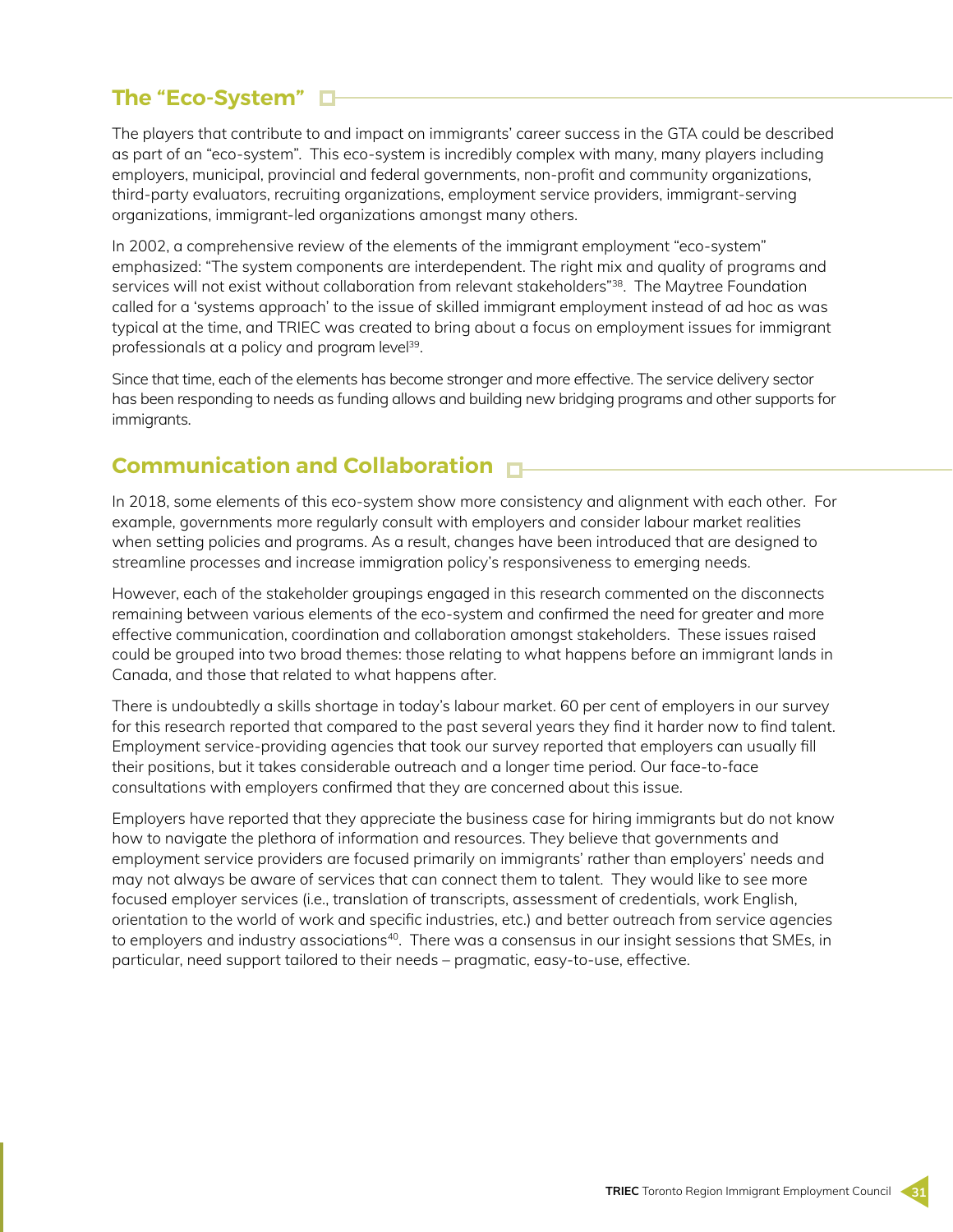On the other side, stakeholders such as government, employment service providers and settlement agencies have faced longstanding challenges in engaging employers. As one of the key informant interviewees commented, the rate of change and the accompanying uncertainty can cause many issues for all stakeholders involved. Poor coordination and a shortage of trust among various elements of the eco-system have an impact on the outcome of the programs.

However, there have been some positives. Since TRIEC began fifteen years ago, some immigrantserving organizations have been substantially increasing their connection to employers. The growth and success of Bridging programs in particular have required close collaboration with employer advisors. Additionally, the arrival of the LIPS has provided a multi-stakeholder planning table to communities to help drive co-ordinated action and support to create welcoming communities.

The federal government has the largest funding envelope for settlement and immigration of all the players and, this fall, conducted a deep and detailed consultation with the immigration sector with specific outreach to employers. This outreach is a very good step in taking the temperature of the eco-system and trying to find ways to positively impact it through their funding.

In summary, the eco-system of immigrant employment has definitely evolved since 2003. All the main protagonists have an increased understanding of the issues that new immigrants face and have made strides in addressing these issues through diverse policies and programs. But despite this collaboration, there is still more work to be done.

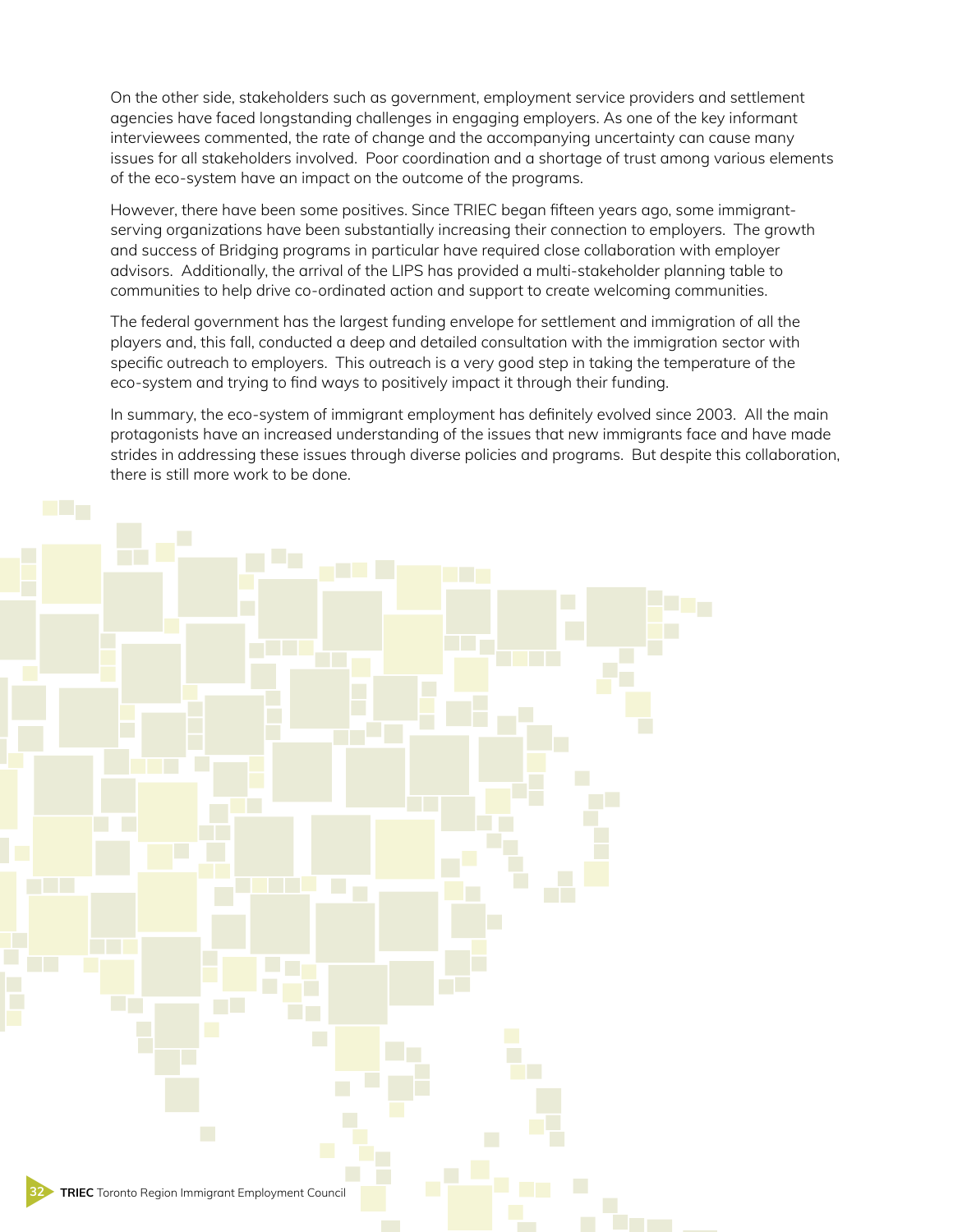# **Recommendations**

T

**6**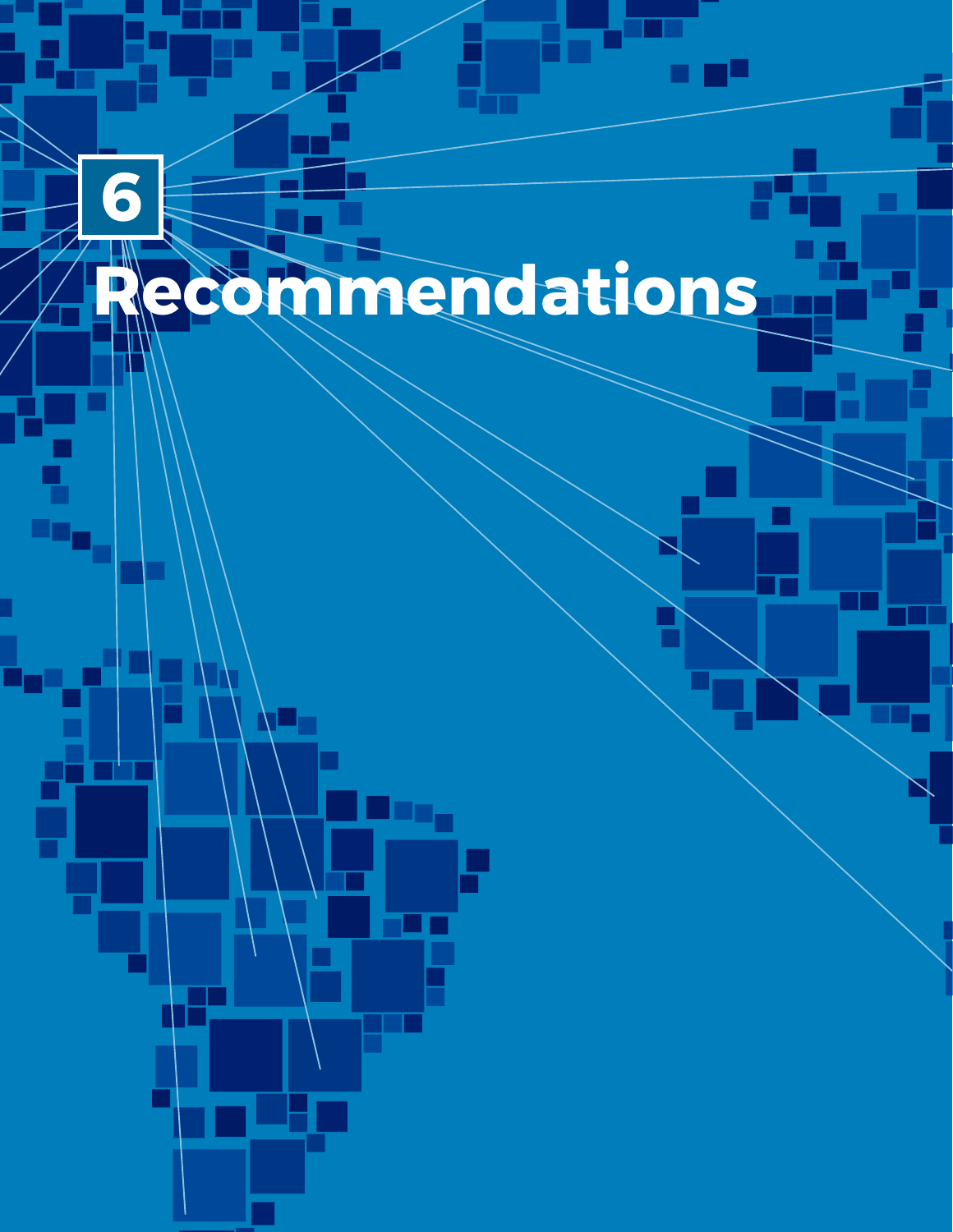**While there has been progress over the last 15 years, we need to do more if we are to be able to deliver on the promise of prosperity for all people—including immigrants-- and if Canada is to remain competitive in the fight for global talent. Below are a few recommendations for action that can be taken to move the needle. This is certainly not an exhaustive list. We hope they will provide a starting point for discussion.**



## **Support immigrants to achieve success throughout their careers and into leadership roles**

- **Measure engagement Ensure that all employees can bring their whole selves to work. Is there a perception of equity in access to professional development, mentoring, coaching and career development opportunities? What hidden bias might be preventing more diversity in management and senior management roles? Why is leadership not being shared?**
- **Make career development a priority for immigrants Understand that immigrants are underrepresented at leadership levels, recognize that perhaps more effort and resources are needed to help create a level playing field for immigrants, especially women and immigrants who are also people of colour.**
- **Find hidden talent what talent might be hidden in the employer's entry level or low-skilled jobs? The resume on file might not reflect the real talent and skills of the immigrant employee who desperately took a role for which they were over-skilled.**
- **Seek out supports agencies are ready to support employers to make their workplace more equitable and seek out hidden talent.**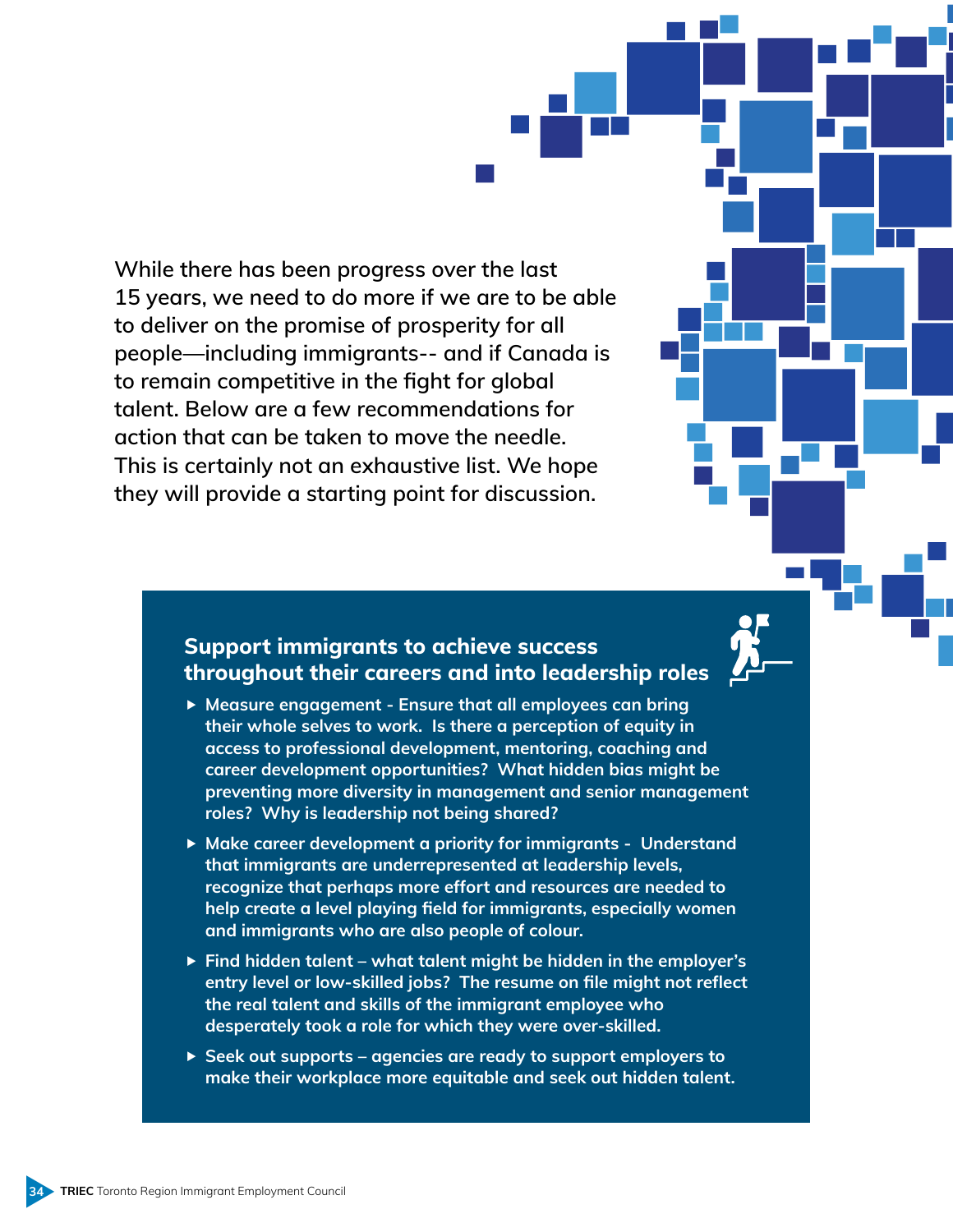## **Support immigrant women**



 **Immigrant women need more supports to give them equal footing in the workplace. A recent injection by the federal government of \$32 million for pilot projects that support racialized immigrant women in employment will provide important findings on how to bridge the gap between immigrant women and** 

#### **Canadian-born women.**

## **Make the Canadian experience requirement a thing of the past**

- **Help employers understand the restrictions on making 'Canadian experience' a strict requirement in the hiring process.**
- **Continue to monitor the acquisition of Canadian degrees as a proxy for Canadian experience—this needs more research and understanding. Should this be a recommendation to immigrants to help them more quickly acquire their job of choice?**

| Can educational institutions previek<br>more support? |  |
|-------------------------------------------------------|--|

## **Scale what works**

 **Governments and employers can provide further support for programs that empirically demonstrate they support immigrant inclusion: Bridging and mentoring programs, workplace inclusion programs for organizations, support** 



**for career advancement in organizations.**



## **Change how we think about credentials – Canadian and international**

- **Newcomers should not be expected to take an additional Bachelor's degree in Canada in order to gain access to the job market. That said, there are many bridging programs and other professional certificates and courses that you can take in Canada as part of continuing professional development. Immigrants who arrive in Canada with a Bachelor's degree or higher can use these credentials to gain exposure to the local labour market and complement their existing qualifications.**
- **Equally, employers can leverage organizations that can support them to recognize international**

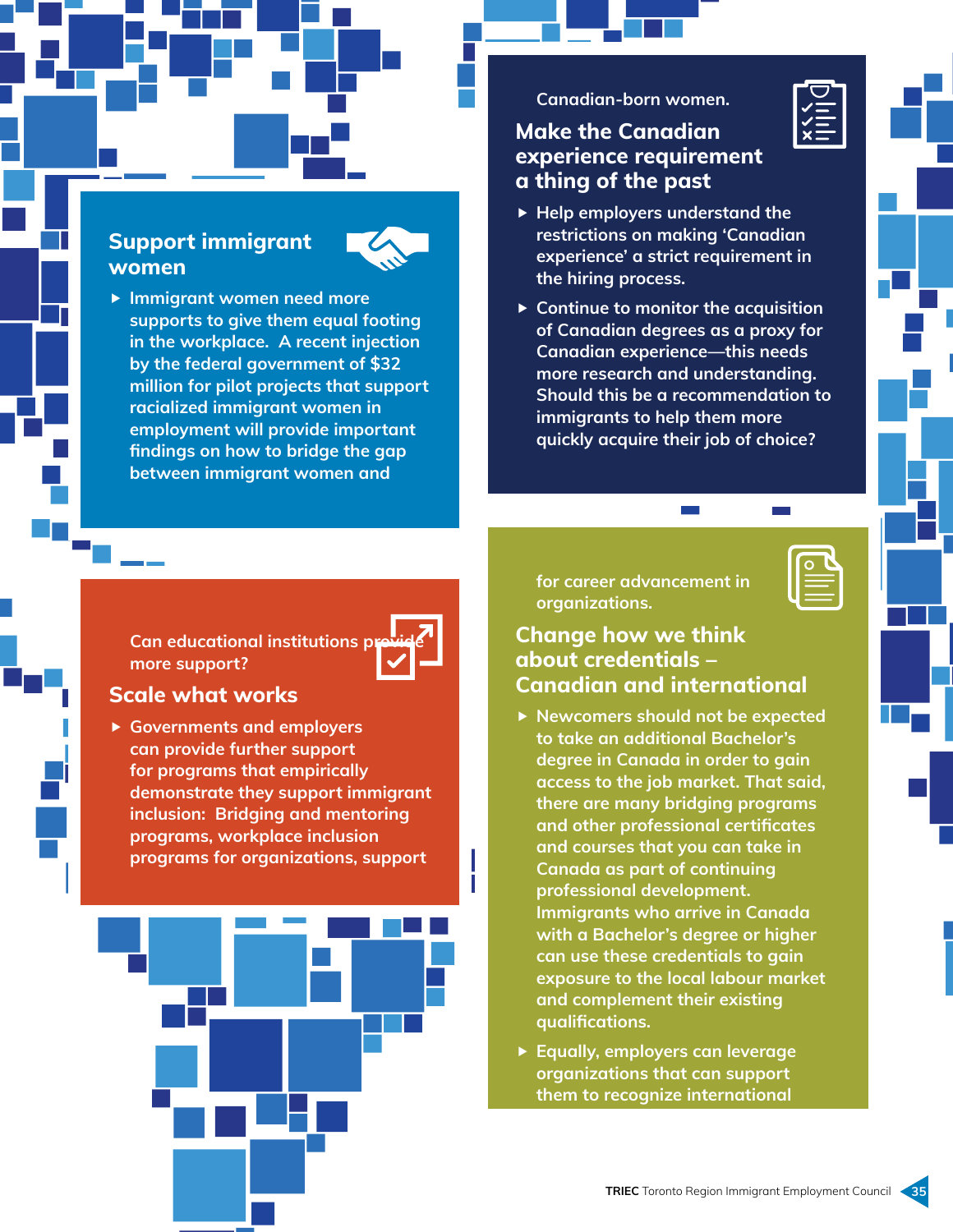## **Appendix I –Key dates**

How TRIEC's history fits with key moments in immigrant employment policy.

**1993** – Immigrant selection system changes to attract more highly skilled immigrants. By 2004, 45 per cent of immigrants to Canada have university  $deqrees<sup>41</sup>$ .

**2000** – Study identifies good practice in immigrant employment initiatives, but points out that many employment programs need scaling and extending<sup>42</sup>.

**2001** – Immigration and Refugee Protection Act passed, in part to address anticipated shortages in the labour market. Introduction of new immigration classes including the Federal Skilled Worker Program<sup>43</sup>.

**2002** – The report "Fulfilling the Promise"44 makes recommendation that a leadership council should be created to address the problem of immigrant unemployment in the GTA.

**2002** – Leaders gather at the Toronto City Summit Alliance and discuss potential solutions to immigrant unemployment.

2003 – The Toronto Region Immigrant Employment Council (TRIEC) formed as a catalyst for change.

**2004** – TRIEC's flagship program, TRIEC Mentoring Partnership, is launched to bring existing mentoring programs together under one partnership umbrella.

**2005** – Signing of Canada Ontario Immigration Agreement (COIA), a new partnership between the federal government and the government of Ontario leading to new funding directed towards settlement services. 30% of this funding went towards employment programs.

**2006** – Government of Ontario passes the Fair Access to Regulated Professions Act. Office of the Fairness Commissioner is created.

**2006** – TRIEC holds first Immigrant Success (IS) Awards ceremony: winners included Ernst & Young and St Michael's Hospital.

**2006** – TRIEC launches advertising campaign featuring TV spots and out of home advertising to raise awareness of immigrant talent being wasted in the Greater Toronto Area.

**2007** - Canadian Immigration Integration Program, a partnership between the federal government and local service providers, is piloted to offer pre-arrival services to newcomers. It became a fully-fledged program in 201045 .

**2008** – Ontario government introduces Employment Ontario; funding is devolved from the federal government and a "no wrong door" policy is developed.

**2008** – Federal government introduces Canadian Experience Class to make it easier for some temporary workers and international students to transition to permanent residency.

**2008** – Federal government call for proposals launches the first set of Local Immigration Partnerships (LIPs) to provide community support, direction and leadership to foster immigrant inclusion. The Greater Toronto region now has nine LIPs.

**2011** – TRIEC launches the Professional Immigrant Network program to provide a home for over seventy immigrant-led professional organizations dedicated to supporting immigrant employment.

**2012** – TRIEC becomes a charitable organization, independent of its "parent" Maytree.

**2012** – TRIEC launches online learning platform, TRIEC Campus.

**2013** – Ontario Human Rights Commission introduces guidelines around Canadian experience requirement

**2015** – Federal government launches Express Entry, a new online selection system to manage applications for permanent residence.

**2015** – In response to the conflict in Syria and the growing global refugee crisis, federal government pledges to welcome 25,000 Syrian refugees by February 2016.

**2017** – Federal government sets new three-year immigration targets, aiming to welcome 340,000 immigrants annually by 2020.

**2017** – TRIEC launches the Inclusive Workplace Competencies, a resource to define and set the standard for inclusive behaviour in the workplace

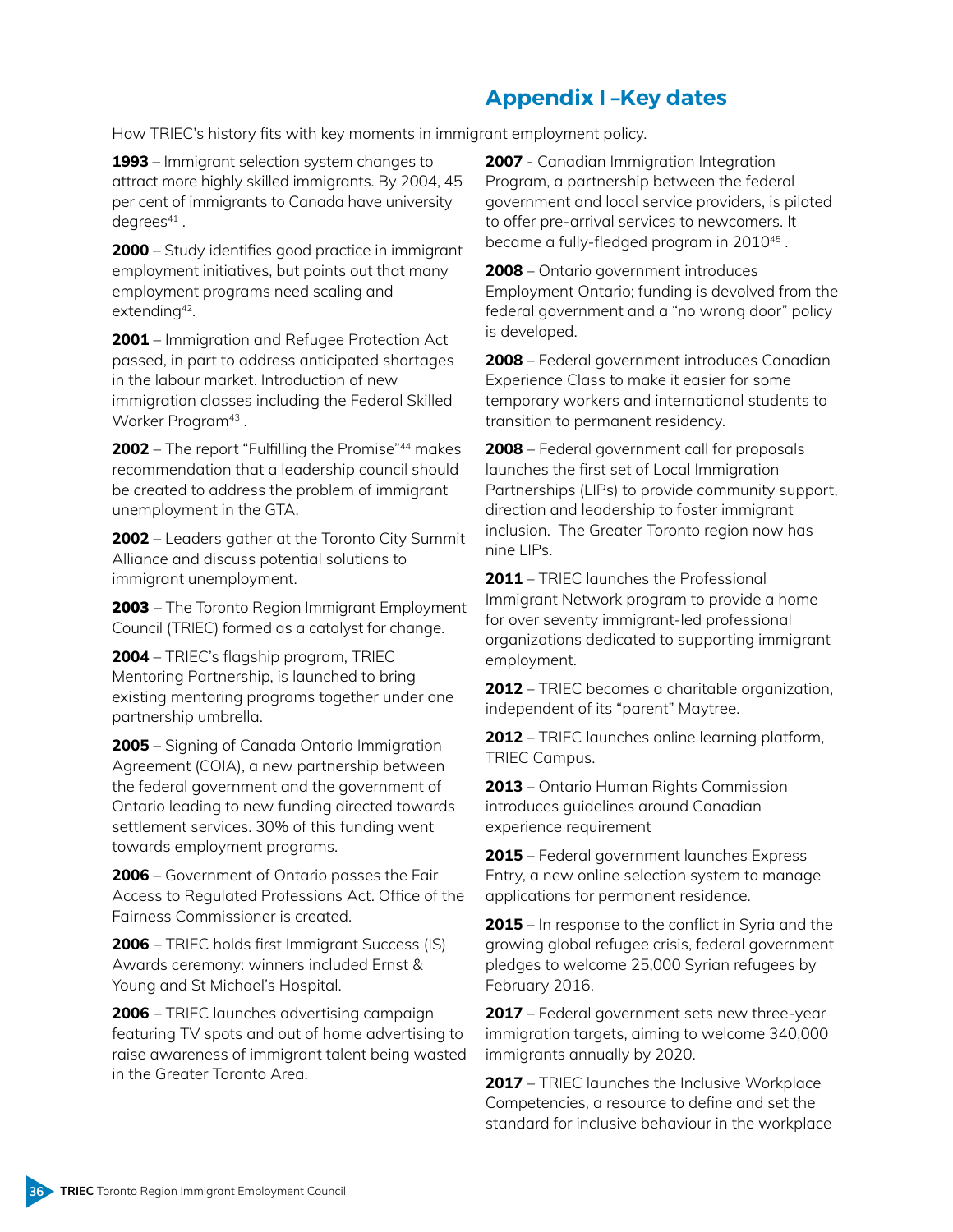## **Appendix II – Who is immigrating to the Greater Toronto Area – and how has this changed?**

The following tables compare newcomers who arrived up to five years before the 2001 and 2016 Censuses.

This is what they show:

**Education:** there has been a slight increase in immigrants with a university degree, and a slight increase of people with a Master's degree (among those aged 15 years and older).

|                             | 1996-2001 | 2011-2016 |
|-----------------------------|-----------|-----------|
| Bachelor's degree or higher | 38%       | 45%       |
| <b>Master's degree</b>      | 10%       | 14%       |

**Source country:** there have been decreases in immigrants who were born in Eastern Europe and Eastern Asia, but increases in immigrants who were born in South-East Asia as well as West Central Asia and the Middle East (data is for all newcomers).

| <b>PLACE OF BIRTH</b>                        | 1996-2001 | 2011-2016 |
|----------------------------------------------|-----------|-----------|
| <b>United States</b>                         | 1%        | 2%        |
| <b>Central and South America</b>             | 5%        | 5%        |
| <b>Caribbean and Bermuda</b>                 | 5%        | 4%        |
| <b>Europe</b>                                | 17%       | 9%        |
| <b>United Kingdom</b>                        | 1%        | 1%        |
| <b>Other Northern and Western Europe</b>     | 1%        | 1%        |
| <b>Eastern Europe</b>                        | 11%       | 4%        |
| <b>Southern Europe</b>                       | 4%        | 2%        |
| <b>Africa</b>                                | 6%        | 7%        |
| Asia                                         | 66%       | 72%       |
| <b>West Central Asia and the Middle East</b> | 9%        | 15%       |
| <b>Eastern Asia</b>                          | 23%       | 16%       |
| <b>South-East Asia</b>                       | 8%        | 14%       |
| <b>Southern Asia</b>                         | 26%       | 27%       |
| <b>Oceania and other</b>                     | 0%        | 0%        |

**Field of study:** looking at immigrants with a post-secondary degree, there have been increases in people with degrees in Business-related and Health-related fields (among those aged 15 years and older).

| 1996-2001                                                         | 2011-2016 |                                                          |     |
|-------------------------------------------------------------------|-----------|----------------------------------------------------------|-----|
| <b>Commerce, management and</b><br><b>business administration</b> | 11%       | <b>Business, management and</b><br>public administration | 17% |
| <b>Health professions and related</b><br>technologies             | 5%        | <b>Health and related fields</b>                         | 9%  |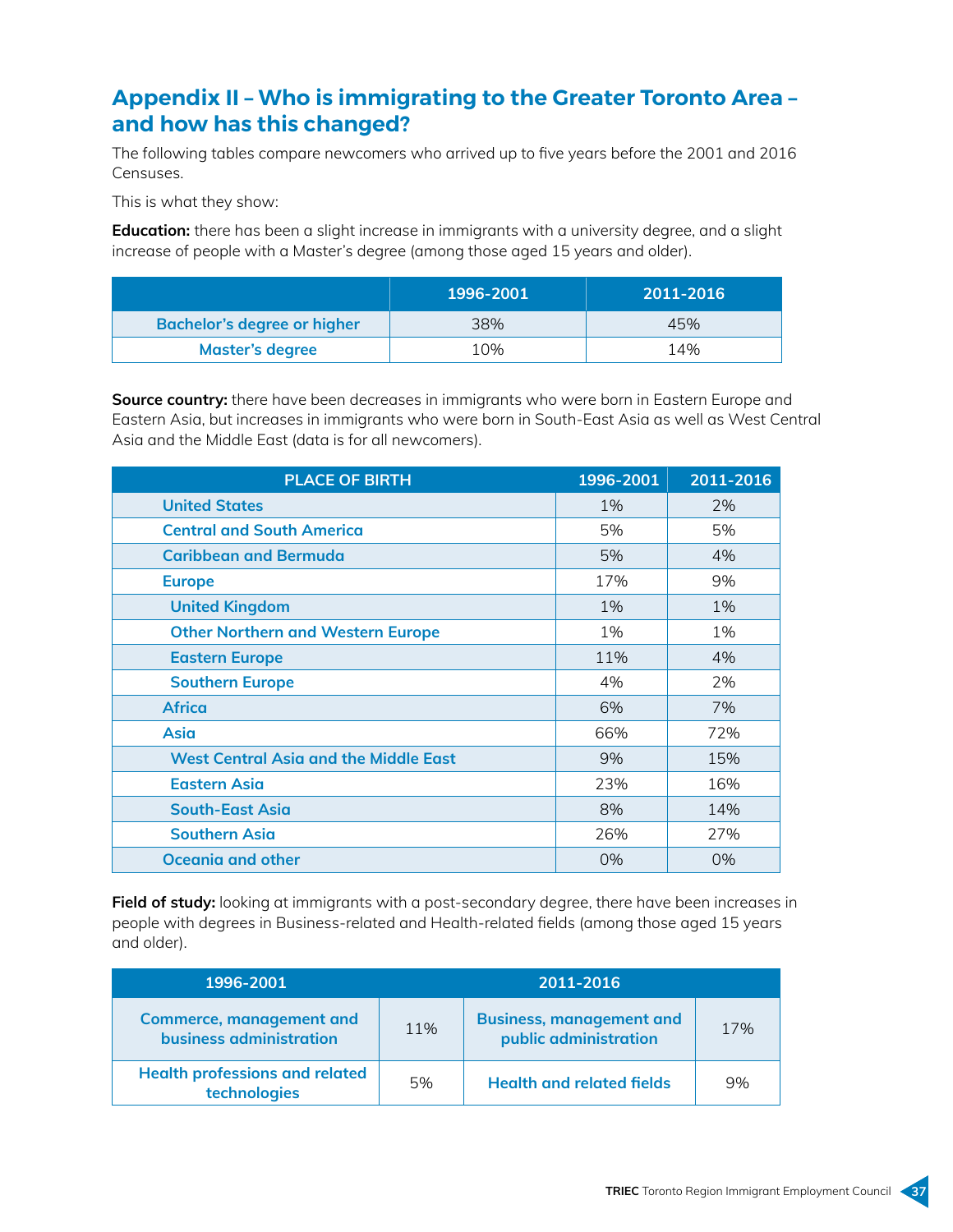## **Bibliography**

Alboim, Naomi. 2002. *Fulfilling the Promise: Integration Immigrant Skills into the Canadian Economy*. The Maytree Foundation.

Alboim, Naomi and McIsaac, Elizabeth. 2007. *Making the Connections: Ottawa's Role in Immigrant Employment*. IRPP, Vol. 13 No. 3.

Alboim, Naomi. 2009. *Adjusting the Balance: Fixing Canada's Economic Immigration Policies*. The Maytree Foundation.

Alboim, Naomi and Cohl, Karen. 2012. *Shaping the future: Canada's rapidly changing immigration policies*. The Maytree Foundation.

ALLIES. 2015. *Perceptions of Employment: Barriers and Solutions*.

Angus Reid Institute. 2018. *Immigration in Canada: Does recent change in forty year opinion trend signal a blip or a breaking point?* Published August 21, 2018, http://angusreid.org/canadian-immigration-trend-data/.

Anisef, Paul, Sweet, Robert, Adamuti-Trache, Maria, 2010. *Impact of Canadian Postsecondary Education on Recent Immigrants' Labour Market Outcome*s, CERIS Working Paper No. 76

Barrera Jorge and Media Sun. 2007. *Tangled in red tape.* Accessed November 5, 2018 http://triec.ca/tangled-inred-tape/.

Beyond Canadian Experience Website. Accessed 5 November, 2018, http://www.beyondcanadianexperience.com/ who-we-are#whatdowemean.

Bruce, D. 2001. *Help Wanted: Results of CFIB Surveys on the Shortage of Qualified Labour*. Toronto: Canadian Federation of Independent Business.

Canadian Human Rights Commission. *What is Discrimination?* Accessed November 5, 2018 https://www.chrcccdp.gc.ca/eng/content/what-discrimination.

Canadian Manufacturers and Exporters (CME). 2001. *Management Issues Survey* 2001-2003. Toronto.

Challinor, A. E. 2011. *Canada's Immigration Policy: a Focus on Human Capital.* Migration Policy Institute.

Citizenship and Immigration Canada. 2001. *Pursuing Canada's Commitment to Immigration: The Immigration Plan for 2002.* Ottawa.

Citizenship and Immigration Canada. 2012. *Summary Report: Consultations with Employers on the Development of an Expression of Interest Application System*. https://www.canada.ca/content/dam/ircc/migration/ircc/english/pdf/ pub/eoi-summary-report.pdf.

Citizenship and Immigration Canada. 2014. *Express Entry System, Technical Briefing*. http://www.cic.gc.ca/english/ pdf/pub/employer-deck-briefing-en.pdf

Cukier, Wendy. 2017. *Diversity Leads 2011-2017 presentation*. Accessed 5 November, 2018, https://www.ryerson. ca/content/dam/diversity/reports/C25\_Presentation-for-senior-leadership\_4Oct2017.pdf.

Deloitte. 2011. *Welcome to Canada. Now what? Unlocking the Potential of Immigrants for Business Growth and Innovation.*

Deloitte, HRPA. 2018. *The Intelligence Revolution: Future Proofing Canada's Workforce.*

Derwing, Tracey M. and Waugh, Erin. 2012. *Language Skills and the Social Integration of Canada's Adult Immigrants.* IRPP, No: 31.

Dobson, Sarah. 2016. *Skilled immigrants overlooked for leadership roles: Report.* Canadian HR Reporter, Accessed 5 November, 2018, https://www.hrreporter.com/article/27125-skilled-immigrants-overlooked-for-leadership-rolesreport/.

Duncan, Howard. 2012*. How Global Demographic and Economic Trends Might Affect Canada's Immigration Program*. Carlton University.

Economic Survey of Canada. 2018. OECD, https://read.oecd-ilibrary.org/economics/oecd-economic-surveyscanada-2018\_eco\_surveys-can-2018-en#page174.

El-Assal, Kareem and Fields, Daniel. 2017. *450,000 Immigrants Annually? Integration is Imperative.* Ottawa: Conference Board of Canada.

El-Assal, Kareem. 2017. *A New Era: Canadian Governance in 21st Century.* Ottawa: Conference Board of Canada.

Fair Access to Regulated Professions and Compulsory Trades Act. 2006. https://www.ontario.ca/laws/statute/06f31

Ferrer, Ana M., Picot, Garnett and Riddell, William Craig. 2014. *New Directions in Immigration Policy: Canada's Evolving Approach to the Selection of Economic Immigrants*. International Migration Review.

Institute for Competitiveness & Prosperity. 2017. *Immigration in Ontario: Achieving Best Outcomes for newcomers and the economy.* 

Galley, Andrew and Shirey, Jill. 2014. *Brokering Success: Improving skilled immigrant employment outcomes through strengthened government-employer engagement.* MOWAT Center / University of Toronto School of Public Policy.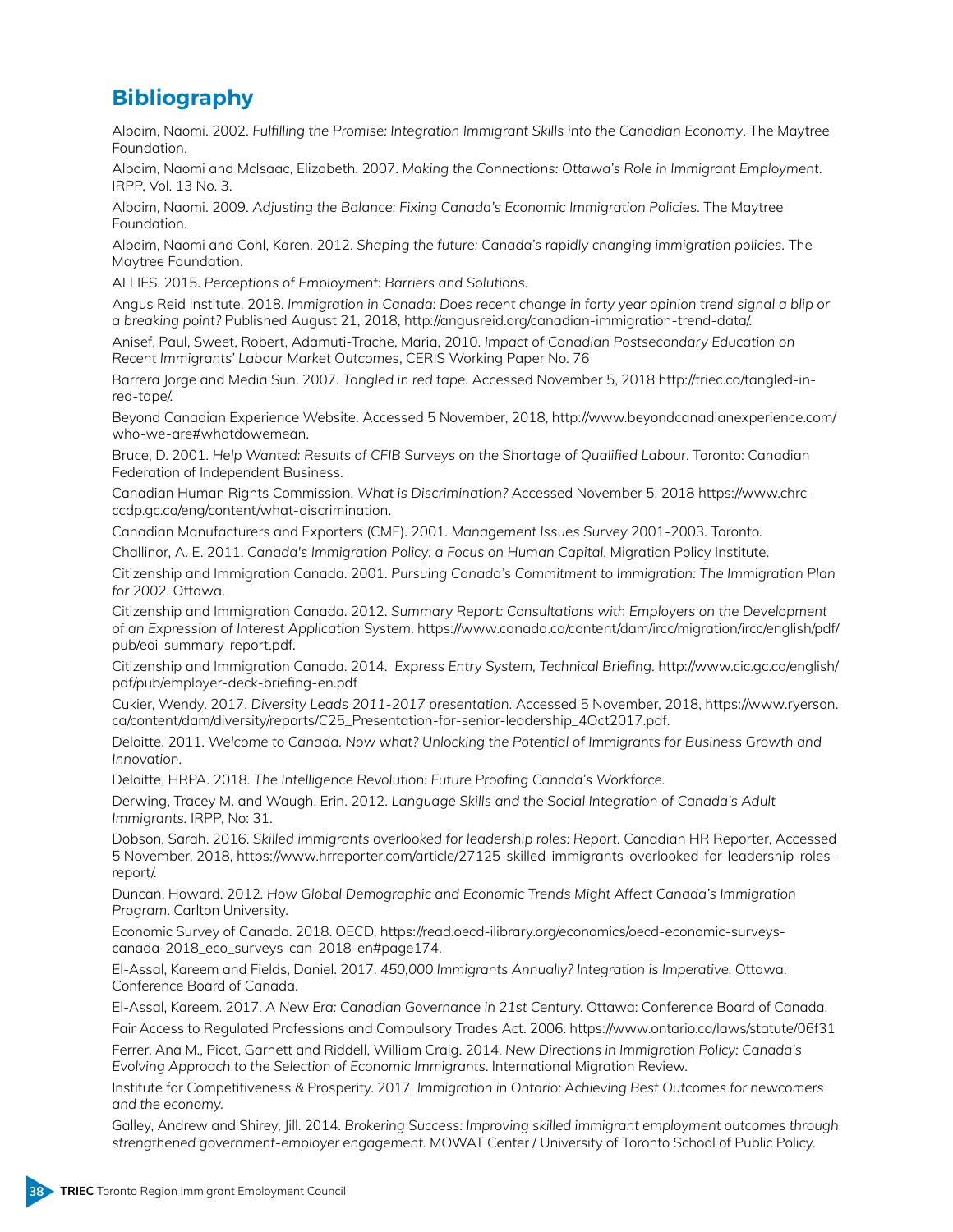Government of Canada. 2013. *Canadian Immigrant Integration Program*. Accessed 5 November, 2018, https:// www.canada.ca/en/immigration-refugees-citizenship/corporate/partners-service-providers/immigrant-servingorganizations/best-pratices/canadian-immigrant-integration-program.html.

Government of Canada. 2018. *Asylum and Immigration: Separate Processes*. Accessed 5 November, 2018, https:// www.canada.ca/en/immigration-refugees-citizenship/campaigns/irregular-border-crossings-asylum/myth.html.

Kustec, Stan. 2012. *The Role of Migrant Labour Supply in the Canadian Labour Market*. Citizenship & Immigration Canada.

Law Commission of Ontario Report. 2012. *Vulnerable Workers Interim Report* – August 2012.

Loriggio, Paola. 2018. *Name-blind hiring has little effect on visible minorities, pilot project finds.* Toronto Star, last modified January 24, 2018 https://www.thestar.com/business/2018/01/24/name-blind-hiring-has-little-effect-onvisible-minorities-pilot-project-finds.html

MaRS. 2018. Tech for All: *Breaking Barriers in Toronto's Innovation Community.*

Maytree, ALLIES. 2013. *More Employers Adopt Good Immigrant Employment Practices.*

Maytree, ALLIES. 2013. *The results are in: Mentoring improves employment outcomes for Skilled Immigrants.*

McKinsey. 2018. *Delivering through Diversity.*

Momani, Besma and Stirk, Jillian. 2017. *Diversity Dividend: Canada's Global Advantage*. Centre for International Governance Innovation.

MOWAT Center / University of Toronto School of Public Policy. 2014. *Redesigning Collaboration Opportunities for Innovation in Toronto's Labour Market*.

Munk School of Global Affairs & Public Policy, University of Toronto. 2017. *Canadian Companies Still Struggling to Overcome Hiring Bias Against Minorities.* Accessed 5 November, 2018, https://munkschool.utoronto.ca/blog/ canadian-companies-still-struggling-to-overcome-hiring-bias-against-minorities/.

OECD. 2015. *International Migration Outlook.*

Office of the Fairness Commissioner. *Annual Report 2017-2018.*

Ontario Human Rights Commission Website. *Policy on Removing the "Canadian experience" barrier.* Approved February 1, 2013, http://www.ohrc.on.ca/en/policy-removing-"canadian-experience"-barrier.

PEPSO, McMaster University Social Sciences, United Way Greater Toronto. 2018. Getting Left Behind: *Who gained and who didn't in an improving labour market.*

Picot, Garnett and Sweetman, Arthur. 2012. *Making it in Canada – Immigration Outcomes and Policies.* IRPP.

Picot, Garnett and Lu, Yuqian. 2017. *Chronic Low Income Among Immigrants in Canada and its Communities.* Statistics Canada.

Reitz, Jeffrey G., Curtis Josh, and Elrick, Jennifer. 2013. *Immigrant Skill Utilization:* Trends and Policy Issues. Journal of International Migration and Integration.

Senate of Canada. 2018. Question Period – *Blind Hiring Pilot Project*. Accessed November 5, 2018, https:// sencanada.ca/en/speeches/sen-omidvar-blind-hiring-pilot-project/.

Shields, John, Drolet, Julie and Valenzuela Karla. 2016. *Immigrant Settlement and Integration Services and the Role of Nonprofit Service Providers: A Cross-national Perspective on Trends, Issues and Evidence. Ryerson Centre for Immigration and Settlement*, Ryerson University.

Statistics Canada. Data/tables/analyses from 2001 Census, 2006 Census, 2011 National Household Survey and 2016 Census.

Stoller, Jonathan. 2013. Workplace diversity: 'To win in your market, you need to hire the market.' The Globe and Mail, Accessed 5 November 2018, https://www.theglobeandmail.com/report-on-business/careers/businesseducation/workplace-diversity-to-win-in-your-market-you-need-to-hire-the-market/article15039793/.

TRIEC, Camprof, and Graybridge Malkam. 2017. Insights into Diversity and Inclusion Practices in GTA Workplaces.

TWIG. 2012. *Promising Practices: Connecting Educated Professional with Sector-Appropriate Employment.* Vikram, Rai. 2013. *Labour Market Information for Employers and Economic Immigrants in Canada:* A Country

Study. Centre for the Study of Living Standards.

WEF. 2018. *Future of Jobs.*

Weiner, Nan. 2008. *Breaking Down Barriers to Labour Market Integration of Newcomers in Toronto*. IRPP, Vol. 14 No. 10.

WES. 2015. *Considering Canada: A Look at the Views of Prospective Skilled Immigrant.*

6 Degrees and RBC. 2017. *All of Us: What We Mean When We Talk About Inclusion*.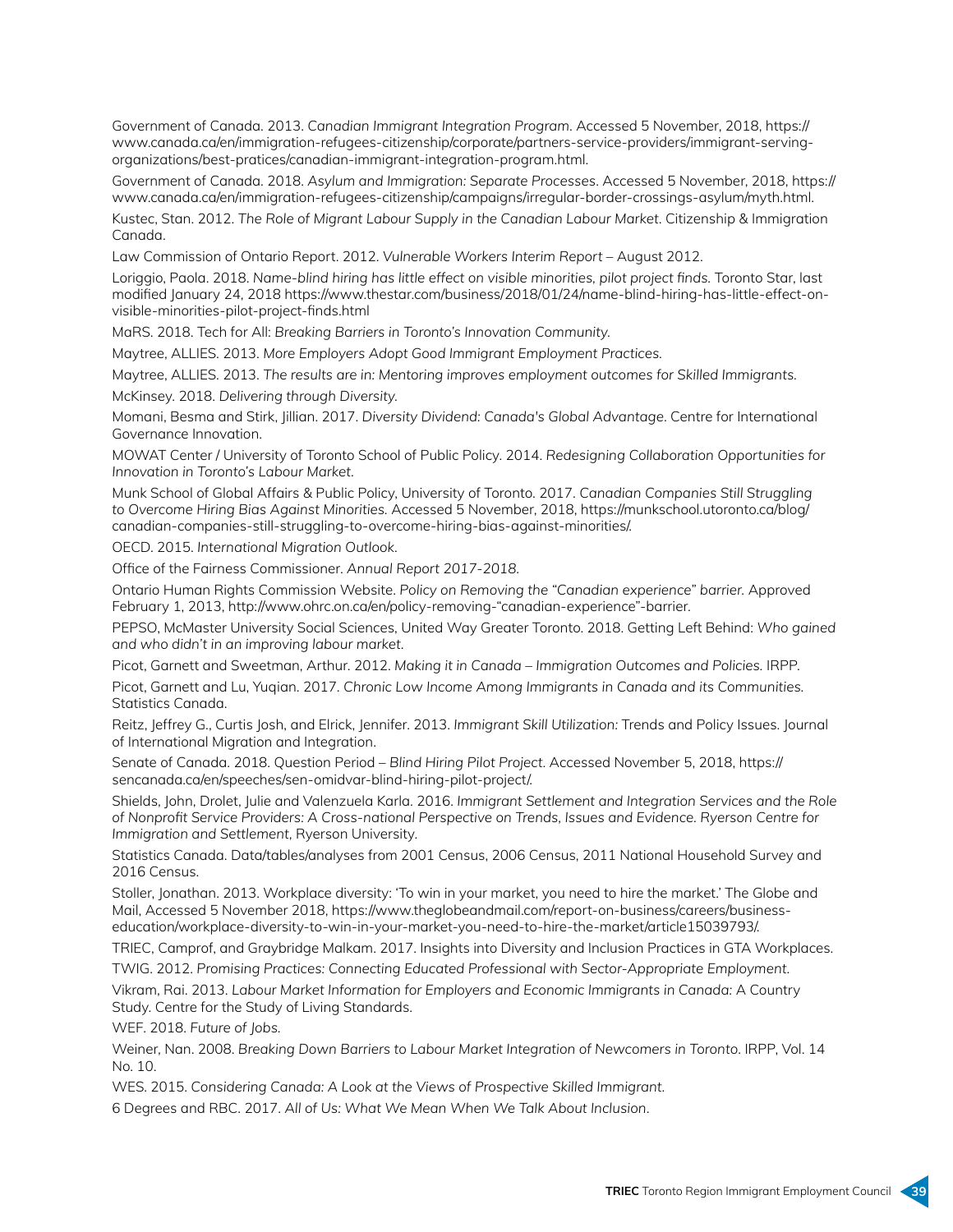## **Endnotes**

- 1. Statistics Canada, 2016. *Census of Population*. Catalogue no. 98-400-X2016191.
- 2. Cukier, W., 2017. *Diversity Leads 2011-2017 presentation*. Accessed 5 November, 2018, https://www.ryerson.ca/content/dam/diversity/reports/C25\_Presentation-for-senior-leadership\_4Oct2017.pdf.
- 3. Anisef, P., Sweet, R., Adamuti-Trache, M., 2010. *Impact of Canadian Postsecondary Education on Recent Immigrants' Labour Market Outcomes*, CERIS Working Paper No. 76
- 4. Institute for Competitiveness and Prosperity, 2017. *Immigration in Ontario: Achieving Best Outcomes for newcomers and the economy*. p. 20
- 5. Statistics Canada. 2016. *Census of Population*. Catalogue no. 98-400-X2016373.
- 6. Dobson, S., 2016. *Skilled immigrants overlooked for leadership roles: Report*. Canadian HR Reporter, Accessed 5 November, 2018, https://www.hrreporter.com/article/27125-skilled-immigrants-overlooked-forleadership-roles-report/.
- 7. Statistics Canada, 2016. *Census of Population*. Catalogue no. 98-400-X2016191.
- 8. Cukier, W., 2017. *Diversity Leads 2011-2017 presentation*. Accessed 5 November, 2018, https://www.ryerson. ca/content/dam/diversity/reports/C25\_Presentation-for-senior-leadership\_4Oct2017.pdf.
- 9. Stoller, J., 2013. *Workplace diversity: 'To win in your market, you need to hire the market.'* The Globe and Mail, Accessed 5 November 2018, https://www.theglobeandmail.com/report-on-business/careers/businesseducation/workplace-diversity-to-win-in-your-market-you-need-to-hire-the-market/article15039793/.
- 10. Momani, B. and Stirk, J., 2017. *Diversity Dividend: Canada's Global Advantage*. Centre for International Governance Innovation. McKinsey, 2018. *Delivering through Diversity*.
- 11. TRIEC, Camprof, Graybridge Malkam, 2017. *Insights into Diversity and Inclusion Practices in GTA Workplaces*. Also see Delivering through Diversity (2018) by McKinsey and All of Us: What We Mean When We Talk About Inclusion (2017) by 6 Degrees and RBC.
- 12. See, for example, recent employer roundtables described by Momani & Stirk (2017).
- 13. PEPSO, McMaster University Social Sciences, United Way Greater Toronto, 2018. *Getting Left Behind: Who gained and who didn't in an improving labour market*.
- 14. Law Commission of Ontario Report, 2012. *Vulnerable Workers Interim Report August 2012*.
- 15. Deloitte, HRPA, 2018. *The Intelligence Revolution: Future Proofing Canada's Workforce*.
- 16. WEF, 2018. *Future of Jobs*.
- 17. Ibid
- 18. Angus Reid Institute, *2018. Immigration in Canada: Does recent change in forty year opinion trend signal a blip or a breaking point*?, August 21, 2018.
- 19. Reports from Global News and CBC has addressed the "queue jumper" idea as a "common misconception" – see [https://globalnews.ca/news/3278168/reality-check-are-asylum-seekers-queue-jumping-and-other-key](https://globalnews.ca/news/3278168/reality-check-are-asylum-seekers-queue-jumping-and-other-key-questions/)[questions/](https://globalnews.ca/news/3278168/reality-check-are-asylum-seekers-queue-jumping-and-other-key-questions/) and <https://www.cbc.ca/news/canada/canadian-immigration-video-explainers-1.4370680>
- 20. Government of Canada, 2018. *Asylum and Immigration: Separate Processes*. Accessed 5 November, 2018, [https://www.canada.ca/en/immigration-refugees-citizenship/campaigns/irregular-border-crossings-asylum/](https://www.canada.ca/en/immigration-refugees-citizenship/campaigns/irregular-border-crossings-asylum/myth.html) [myth.html](https://www.canada.ca/en/immigration-refugees-citizenship/campaigns/irregular-border-crossings-asylum/myth.html).
- 21. Environics Institute for Survey Research, 2018, *Focus Canada Fall 2018 Canadian public opinion about immigration, refugees and the USA*
- 22. Weiner, N. 2008. *Breaking Down Barriers to Labour Market Integration of Newcomers in Toronto*. IRPP, Vol. 14 No. 10. Also see Alboim, N. and McIsaac, E. 2007. *Making the Connections: Ottawa's Role in Immigrant Employment*. IRPP, Vol. 13 No. 3.
- 23. [Fair Access to Regulated Professions and Compulsory Trades Act](http://www.e-laws.gov.on.ca/html/statutes/english/elaws_statutes_06f31_e.htm). 2006. https://www.ontario.ca/laws/ statute/06f31
- 24. Office of the Fairness Commissioner. *Annual Report 2017-2018*. p. 38

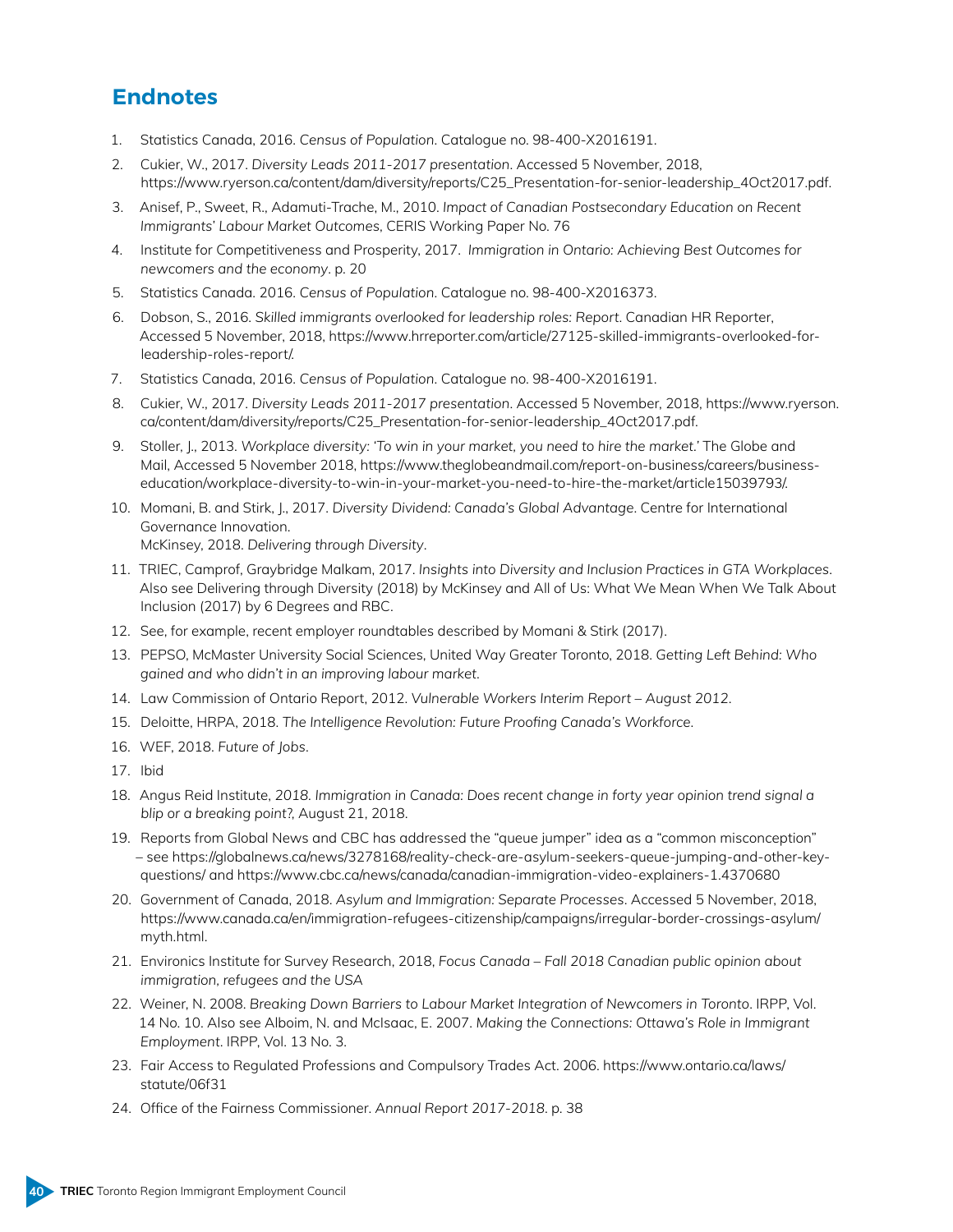- 25. Beyond Canadian Experience Website. Accessed 5 November, 2018 http://www.beyondcanadianexperience. com/who-we-are#whatdowemean
- 26. Ibid
- 27. Ontario Human Rights Commission Website. *Policy on Removing the "Canadian experience" barrier*. Approved February 1, 2013 [http://www.ohrc.on.ca/en/policy-removing-"canadian-experience"-barrier](http://www.ohrc.on.ca/en/policy-removing-).
- 28. bid
- 29. A review of GTA postings on monster.ca and Workopolis.ca in November 2018 revealed 30 postings listing Canadian experience as a requirement for the role.
- 30. Taken from Boston Consulting Group's contributions to the growth strategy for TRIEC Mentoring Partnership, 2015.
- 31. Derwing, T. M. and Waugh, E. 2012*. Language Skills and the Social Integration of Canada's Adult Immigrants*. IRPP, No: 31.
- 32. ALLIES, 2015. *Perceptions of Employment: Barriers and Solutions*.
- 33. Canadian Human Rights Commission. *What is Discrimination?* Accessed November 5, 2018, <https://www.chrc-ccdp.gc.ca/eng/content/what-discrimination>.
- 34. Munk School of Global Affairs & Public Policy, University of Toronto, 2017. *Canadian Companies Still Struggling to Overcome Hiring Bias Against Minorities*. Accessed 5 November, 2018, https://munkschool.utoronto.ca/blog/ canadian-companies-still-struggling-to-overcome-hiring-bias-against-minorities/.
- 35. Statistics Canada, 2016. *Focus on Geography Series, 2016 Census*. Accessed November 5, 2018, [http://www12.statcan.gc.ca/census-recensement/2016/as-sa/fogs-spg/Facts-cma-eng.](http://www12.statcan.gc.ca/census-recensement/2016/as-sa/fogs-spg/Facts-cma-eng.cfm?LANG=Eng&GK=CMA&GC=535&TOPIC=7) [cfm?LANG=Eng&GK=CMA&GC=535&TOPIC=7](http://www12.statcan.gc.ca/census-recensement/2016/as-sa/fogs-spg/Facts-cma-eng.cfm?LANG=Eng&GK=CMA&GC=535&TOPIC=7).
- 36. Loriggio, P., 2018. *Name-blind hiring has little effect on visible minorities, pilot project finds*. Toronto Star, last modified January 24, 2018 [https://www.thestar.com/business/2018/01/24/name-blind-hiring-has-little-effect](https://www.thestar.com/business/2018/01/24/name-blind-hiring-has-little-effect-on-visible-minorities-pilot-project-finds.html)[on-visible-minorities-pilot-project-finds.html](https://www.thestar.com/business/2018/01/24/name-blind-hiring-has-little-effect-on-visible-minorities-pilot-project-finds.html)
- 37. Senate of Canada, 2018. *Question Period Blind Hiring Pilot Project*. Accessed November 5, 2018, https://sencanada.ca/en/speeches/sen-omidvar-blind-hiring-pilot-project/.
- 38. Alboim, N., 2002. *Fulfilling the Promise: Integration Immigrant Skills into the Canadian Economy*. The Maytree Foundation. p.2
- 39. Ibid
- 40. Shields, J., Drolet, J. and Valenzuela K., 2016. *Immigrant Settlement and Integration Services and the Role of Nonprofit Service Providers: A Cross-national Perspective on Trends, Issues and Evidence. Ryerson Centre for* Immigration and Settlement, Ryerson University.
- 41. Barrera J. and Media S. 2007. *Tangled in red tape*. Accessed November 5, 2018 http://triec.ca/tangled-in-redtape/.
- 42. Alboim, N., 2002. *Fulfilling the Promise: Integration Immigrant Skills into the Canadian Economy*. The Maytree Foundation. p.1
- 43. Challinor, A. E., 2011. *Canada's Immigration Policy: a Focus on Human Capital*. Migration Policy Institute.
- 44. Alboim, N., 2002. *Fulfilling the Promise: Integration Immigrant Skills into the Canadian Economy*. The Maytree Foundation, p2
- 45. Government of Canada, 2013. *Canadian Immigrant Integration Program*. Accessed 5 November, 2018, https://www.canada.ca/en/immigration-refugees-citizenship/corporate/partners-service-providers/immigrantserving-organizations/best-pratices/canadian-immigrant-integration-program.html.